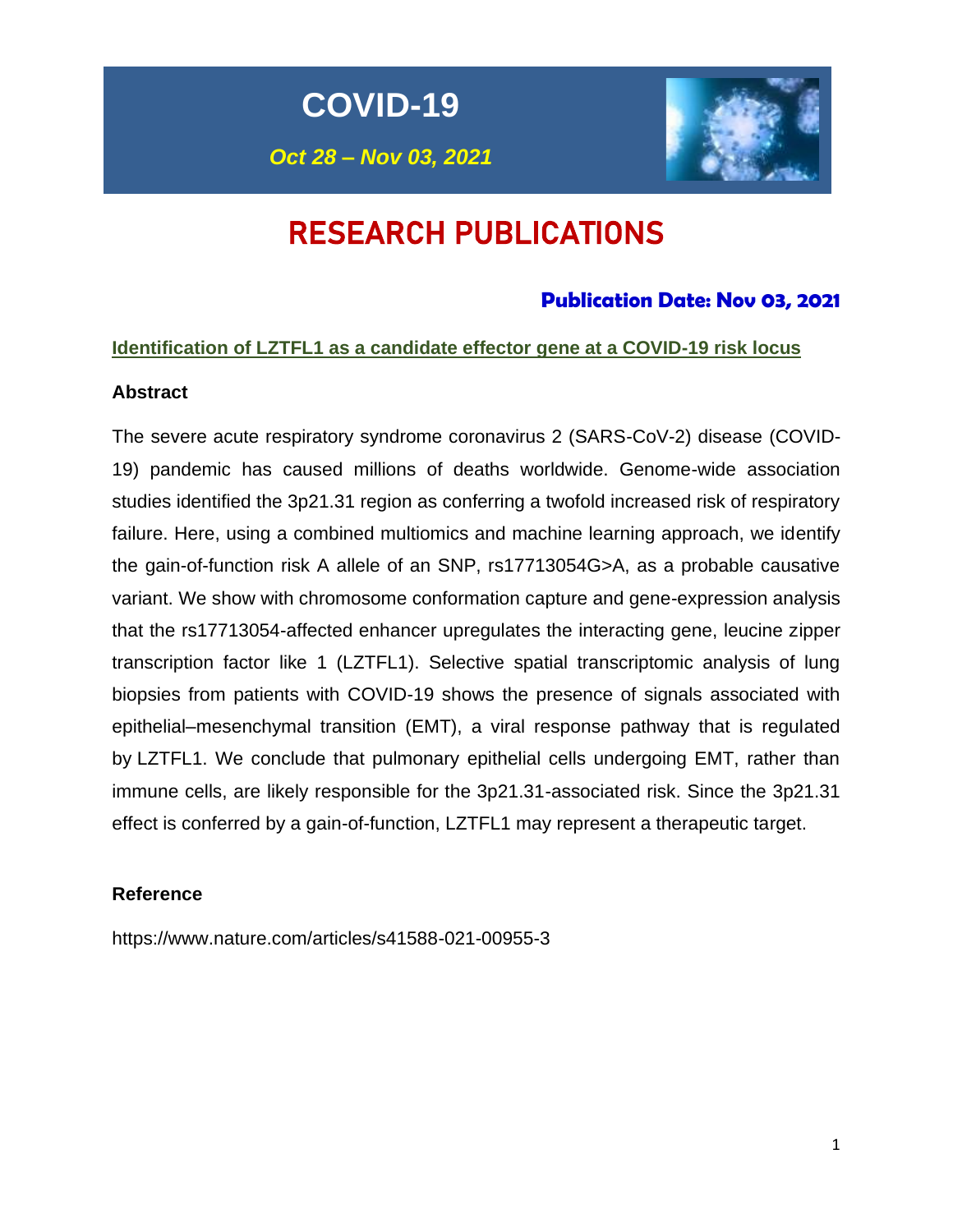**Infection induced SARS-CoV-2 seroprevalence and heterogeneity of antibody responses in a general population cohort study in Catalonia Spain**

### **Abstract**

Sparse data exist on the complex natural immunity to SARS-CoV-2 at the population level. We applied a well-validated multiplex serology test in 5000 participants of a general population study in Catalonia in blood samples collected from end June to mid November 2020. Based on responses to fifteen isotype-antigen combinations, we detected a seroprevalence of 18.1% in adults (n = 4740), and modeled extrapolation to the general population of Catalonia indicated a 15.3% seroprevalence. Antibodies persisted up to 9 months after infection. Immune profiling of infected individuals revealed that with increasing severity of infection (asymptomatic, 1–3 symptoms, ≥ 4 symptoms, admitted to hospital/ICU), seroresponses were more robust and rich with a shift towards IgG over IgA and anti-spike over anti-nucleocapsid responses. Among seropositive participants, lower antibody levels were observed for those ≥60 years vs < 60 years old and smokers vs non-smokers. Overweight/obese participants vs normal weight had higher antibody levels. Adolescents (13–15 years old) (n = 260) showed a seroprevalence of 11.5%, were less likely to be tested seropositive compared to their parents and had dominant anti-spike rather than anti-nucleocapsid IgG responses. Our study provides an unbiased estimate of SARS-CoV-2 seroprevalence in Catalonia and new evidence on the durability and heterogeneity of post-infection immunity.

#### **Reference**

<https://www.nature.com/articles/s41598-021-00807-4>

# **Sensing of cytoplasmic chromatin by cGAS activates innate immune response in SARS-CoV-2 infection**

#### **Abstract**

The global coronavirus disease 2019 (COVID-19) pandemic is caused by severe acute respiratory syndrome coronavirus 2 (SARS-CoV-2), a positive-sense RNA virus. How the host immune system senses and responds to SARS-CoV-2 infection remain largely unresolved. Here, we report that SARS-CoV-2 infection activates the innate immune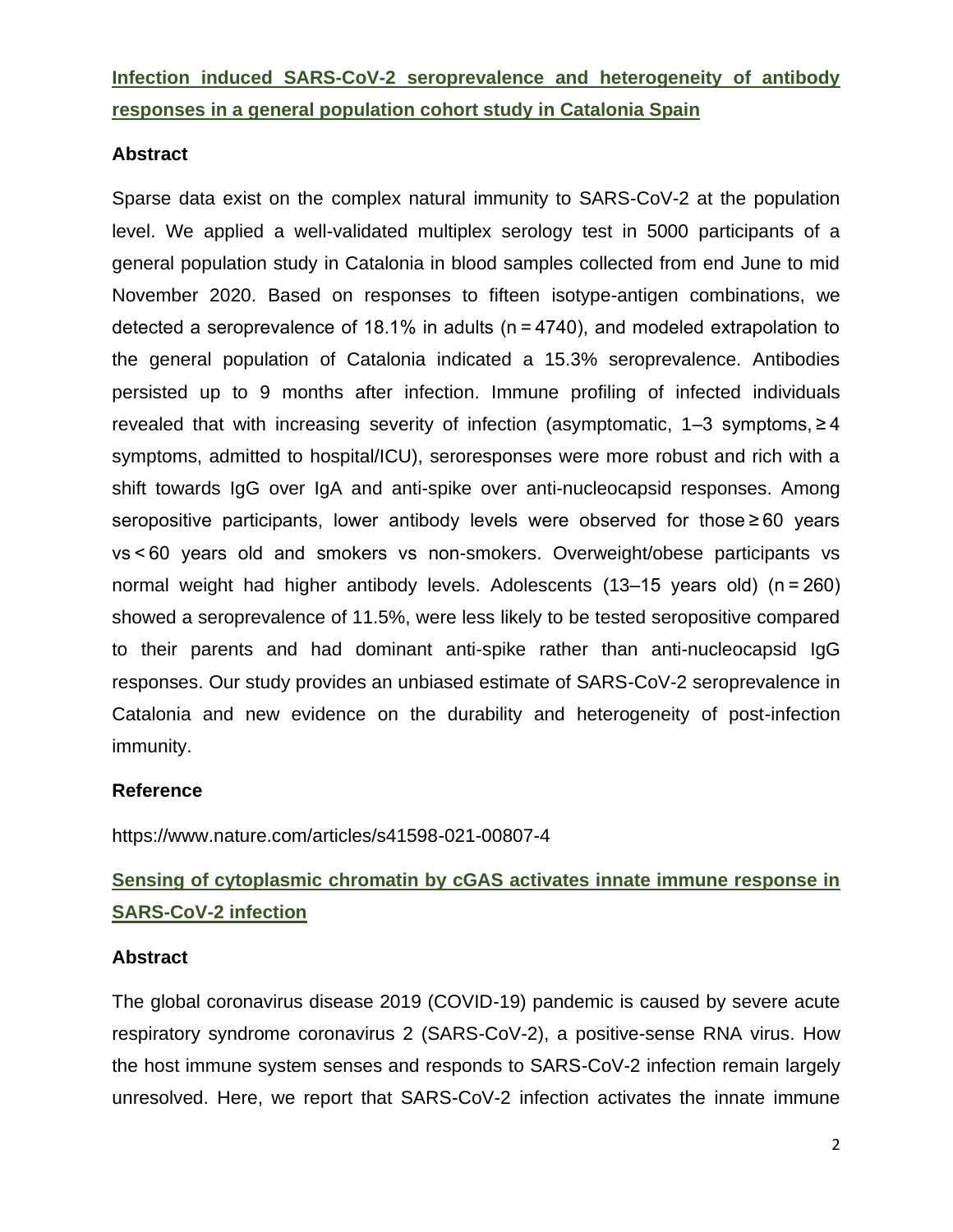response through the cytosolic DNA sensing cGAS-STING pathway. SARS-CoV-2 infection induces the cellular level of 2′3′-cGAMP associated with STING activation. cGAS recognizes chromatin DNA shuttled from the nucleus as a result of cell-to-cell fusion upon SARS-CoV-2 infection. We further demonstrate that the expression of spike protein from SARS-CoV-2 and ACE2 from host cells is sufficient to trigger cytoplasmic chromatin upon cell fusion. Furthermore, cytoplasmic chromatin-cGAS-STING pathway, but not MAVS-mediated viral RNA sensing pathway, contributes to interferon and proinflammatory gene expression upon cell fusion. Finally, we show that cGAS is required for host antiviral responses against SARS-CoV-2, and a STING-activating compound potently inhibits viral replication. Together, our study reported a previously unappreciated mechanism by which the host innate immune system responds to SARS-CoV-2 infection, mediated by cytoplasmic chromatin from the infected cells. Targeting the cytoplasmic chromatin-cGAS-STING pathway may offer novel therapeutic opportunities in treating COVID-19. In addition, these findings extend our knowledge in host defense against viral infection by showing that host cells' self-nucleic acids can be employed as a "danger signal" to alarm the immune system.

### **Reference**

https://www.nature.com/articles/s41392-021-00800-3

# **A non-ACE2 competing human single-domain antibody confers broad neutralization against SARS-CoV-2 and circulating variants**

#### **Abstract**

The current COVID-19 pandemic has heavily burdened the global public health system and may keep simmering for years. The frequent emergence of immune escape variants have spurred the search for prophylactic vaccines and therapeutic antibodies that confer broad protection against SARS-CoV-2 variants. Here we show that the bivalency of an affinity maturated fully human single-domain antibody (n3113.1-Fc) exhibits exquisite neutralizing potency against SARS-CoV-2 pseudovirus, and confers effective prophylactic and therapeutic protection against authentic SARS-CoV-2 in the host cell receptor angiotensin-converting enzyme 2 (ACE2) humanized mice. The crystal structure of n3113 in complex with the receptor-binding domain (RBD) of SARS-CoV-2, combined with the cryo-EM structures of n3113 and spike ecto-domain, reveals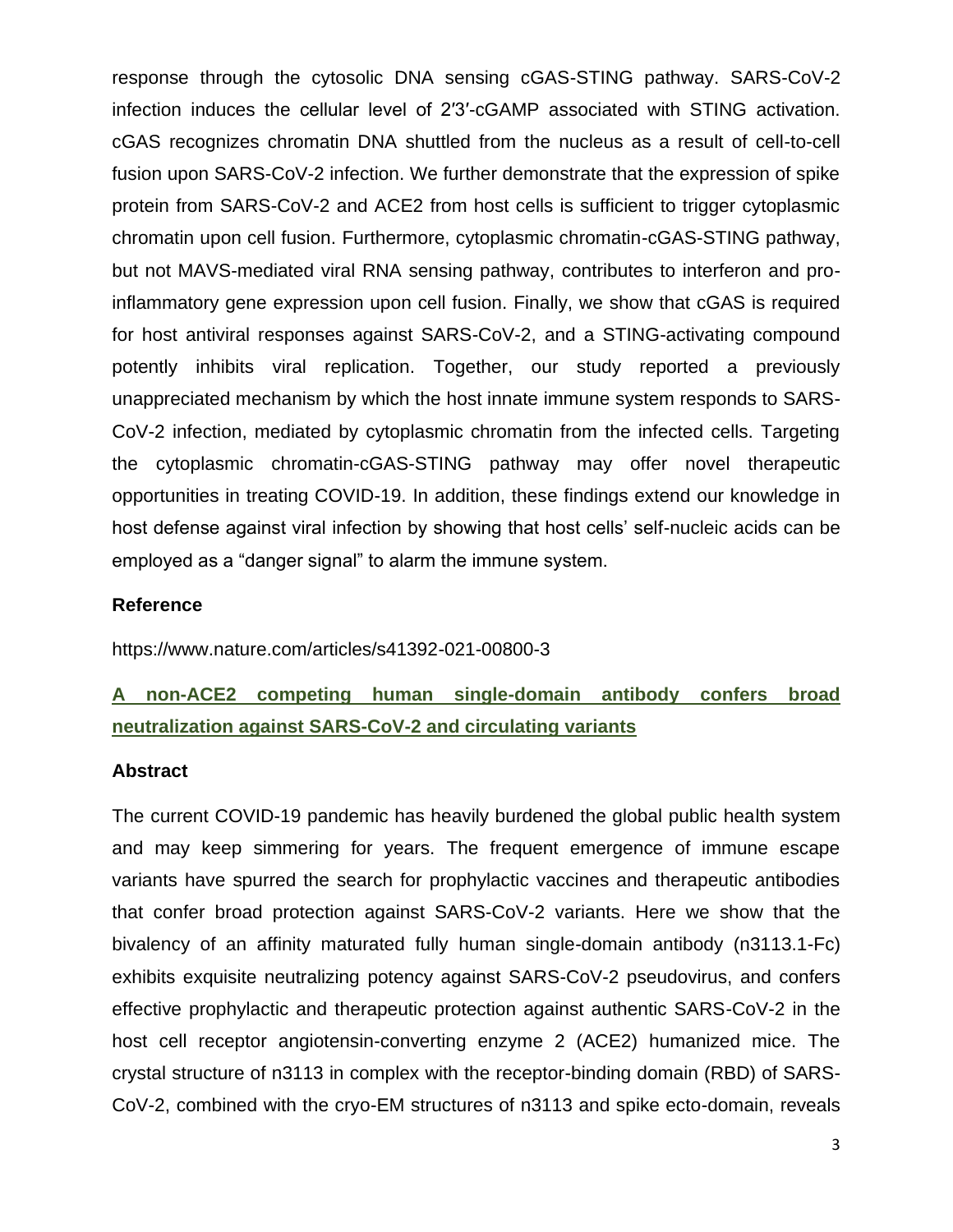that n3113 binds to the side surface of up-state RBD with no competition with ACE2. The binding of n3113 to this novel epitope stabilizes spike in up-state conformations but inhibits SARS-CoV-2 S mediated membrane fusion, expanding our recognition of neutralization by antibodies against SARS-CoV-2. Binding assay and pseudovirus neutralization assay show no evasion of recently prevalent SARS-CoV-2 lineages, including Alpha (B.1.1.7), Beta (B.1.351), Gamma (P.1), and Delta (B.1.617.2) for n3113.1-Fc with Y58L mutation, demonstrating the potential of n3113.1-Fc (Y58L) as a promising candidate for clinical development to treat COVID-19.

#### **Reference**

https://www.nature.com/articles/s41392-021-00810-1

# **SARS-CoV-2 IgG seropositivity in a cohort of 449 non-hospitalized individuals during Spanish COVID-19 lockdown**

#### **Abstract**

The Coronavirus Disease of 2019 (COVID-19) pandemic caused by SARS-CoV-2 led the Spanish government to impose a national lockdown in an attempt to control the spread of the infection. Mobility restrictions and the requirement of a medical prescription for serological testing for COVID-19 were included among the control measures. Under this scenario, between April 15th and June 15th, 2020, we performed an observational study including 449 individuals allowed to be tested according to the governmental restrictions, i.e. fulfilling the following prescription requirements: manifestation of COVID-19-compatible symptoms, contact with a confirmed COVID-19 patient, or employment as an essential worker, including health care workers, firefighters and public safety personnel such as police. Importantly, a relevant feature of the studied cohort was that none of the participants had been hospitalized. We analyzed SARS-CoV-2 IgG seropositivity in this specific cohort, uncovering intrinsic features of great demographic interest. The overall rate of IgG seropositivity was 33.69% (95% CI: 29.27–38.21). This frequency was comparable among the different participant occupations. A RT-PCR positive test, contact with a household member previously tested positive and the presence of COVID-19-compatible symptoms were positively associated with IgG + results. Among these symptoms, ageusia/anosmia was positively and independently associated with SARS-CoV-2 IgG seropositivity, while odynophagia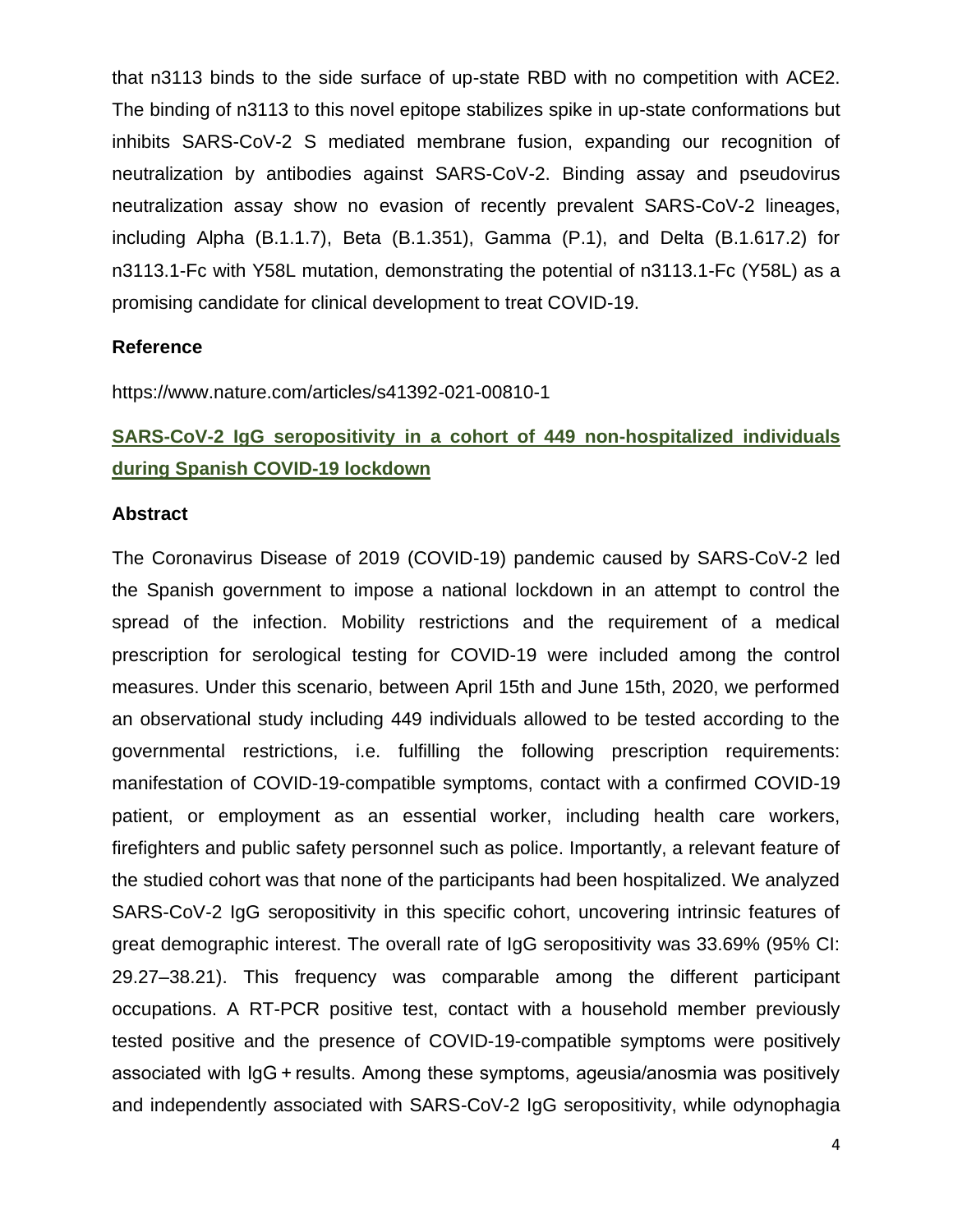was inversely associated. However, fever, ageusia/anosmia and asthenia were the most frequent symptoms described by IgG + subjects. Therefore, our data illustrate how specific cohorts display particular characteristics that should be taken into account when studying population-wide SARS-CoV-2 seroprevalence and key defining symptoms of COVID-19.

#### **Reference**

https://www.nature.com/articles/s41598-021-00990-4

# **The associations of previous influenza/upper respiratory infection with COVID-19 susceptibility/morbidity/mortality: A nationwide cohort study in South Korea**

#### **Abstract**

It was aimed to investigate the associations of previous influenza/URI with the susceptibility of COVID-19 patients compared to that of non-COVID-19 participants. A nationwide COVID-19 cohort database was collected by the Korea National Health Insurance Corporation. A total of 8,070 COVID-19 patients (1 January 2020 through 4 June 2020) were matched with 32,280 control participants. Severe COVID-19 morbidity was defined based on the treatment histories of the intensive care unit, invasive ventilation, and extracorporeal membrane oxygenation and death. The susceptibility/morbidity/mortality associated with prior histories of 1–14, 1–30, 1–90, 15– 45, 15–90, and 31–90 days before COVID-19 onset were analyzed using conditional/unconditional logistic regression. Prior influenza infection was related to increased susceptibility to COVID-19 (adjusted odds ratio [95% confidence interval] = 3.07 [1.61–5.85] for 1–14 days and 1.91 [1.54–2.37] for 1–90 days). Prior URI was also associated with increased susceptibility to COVID-19 (6.95 [6.38–7.58] for 1– 14 days, 4.99 [4.64–5.37] for 1–30 days, and 2.70 [2.55–2.86] for 1–90 days). COVID-19 morbidity was positively associated with influenza (3.64 [1.55–9.21] and 3.59 [1.42– 9.05]) and URI (1.40 [1.11–1.78] and 1.28 [1.02–1.61]) at 1–14 days and 1–30 days, respectively. Overall, previous influenza/URI did not show an association with COVID-19 mortality. Previous influenza/URI histories were associated with increased COVID-19 susceptibility and morbidity. Our findings indicate why controlling influenza/URI is important during the COVID-19 pandemic.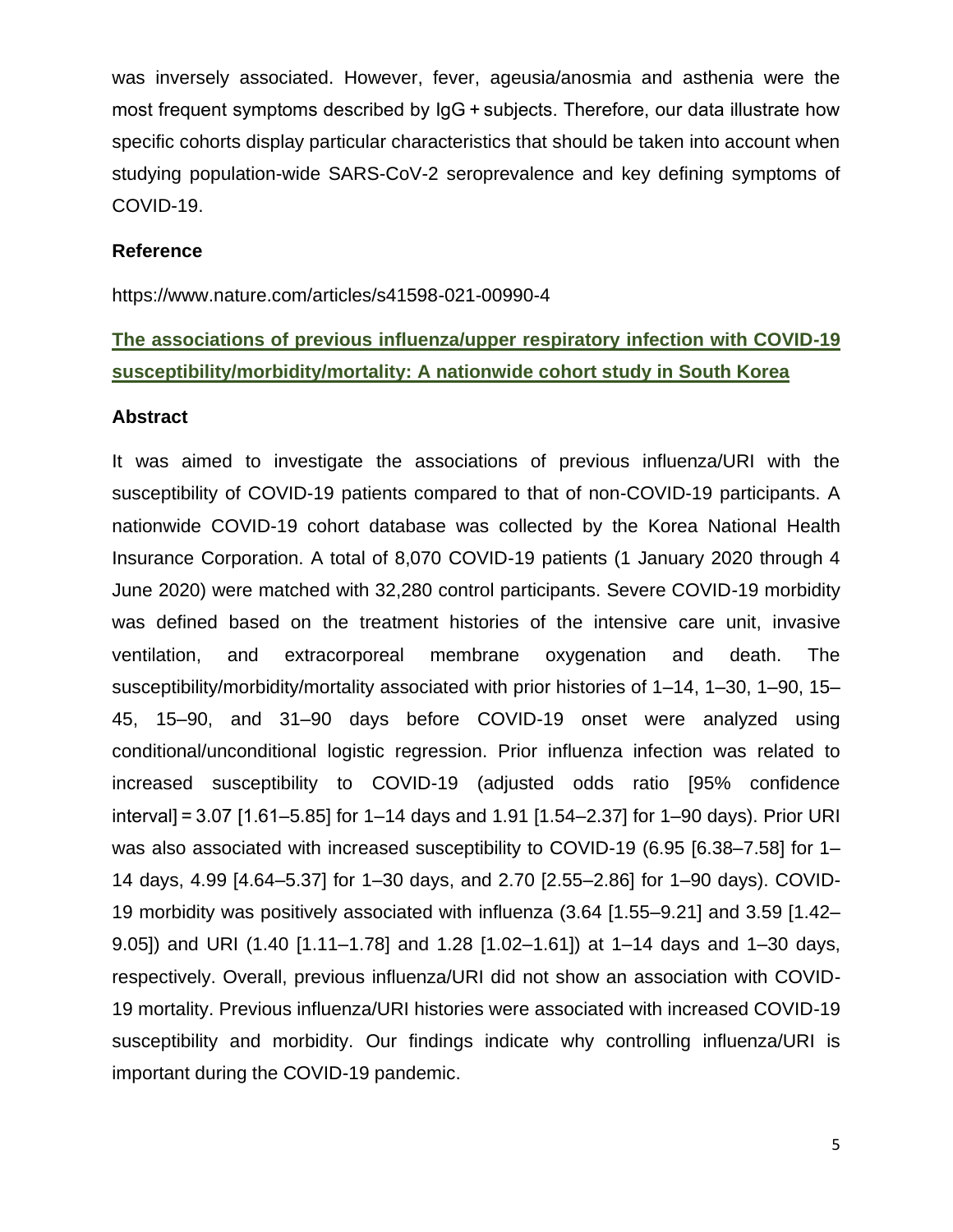### **Reference**

https://www.nature.com/articles/s41598-021-00428-x

# **Association between vaccination with the BNT162b2 mRNA COVID-19 vaccine and Bell's palsy: A population-based study**

#### **Abstract**

*Background*: An excess risk of Bell's palsy has been suggested after mRNA vaccines. We examined the association between the BNT162b2 mRNA COVID-19 vaccine and Bell's palsy.

*Methods*: Using the database of the largest healthcare provider in Israel, we retrieved data from different periods in 2018-2021. Observed cases of Bell's palsy occurring within 21-days after the first vaccine dose and within 30-days after the second vaccine dose were compared to the expected cases, based on the experience of the population in 2019. Standardized incidence ratios (SIRs) and attributable risks (ARs) were computed.

*Findings*: Overall, 132 cases of Bell's palsy were reported in 2,594,990 vaccinees with the first dose, and 152 cases in 2,434,674 vaccinees after the second dose. The age and sex weighted SIRs were 1.36(95% CI, 1.14-1.61) and 1.16(0.99-1.36) after the first and second vaccine dose, respectively. SIRs tended to be higher in older age groups after the first and second vaccine doses. The estimates were more pronounced in older females after the first vaccine dose;  $SIR=1.71(1.10-2.54)$  at age 45-64, and 2.51(1.65-3.68) at age ≥65 years. The highest AR was 4.46 per 100,000 vaccinees detected in females aged ≥65 years. In patients with previous history of Bell's palsy, only 4 cases of Bell's palsy were reported in 7,567 vaccinees and 10 cases in 7,045 vaccinees after the first and the second dose, respectively. The age and sex weighted SIRs were 1.15(0.36-2.76) and 2.15(1.09-3.83) after the first and second vaccine dose, respectively.

*Interpretation*: This study suggests that the BNT162b2 mRNA COVID-19 vaccine might be associated with increased risk of Bell's palsy. The small estimated attributable risks suggest that the impact on public health is relatively minor. The benefits of vaccinations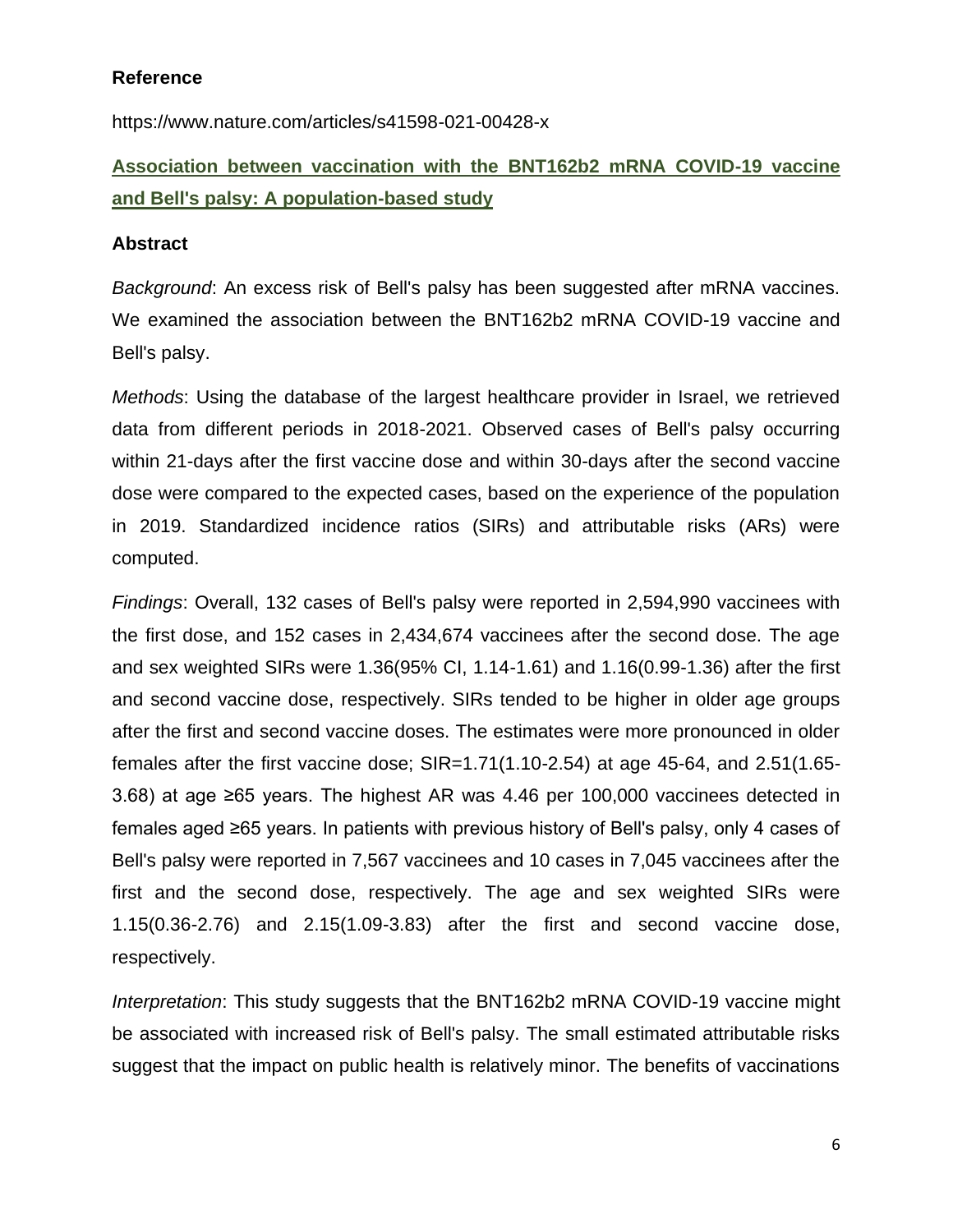explicitly outweigh the possible link to Bell's palsy that has high recovery rate if timely treated with corticosteroids.

### **Reference**

https://www.thelancet.com/journals/lanepe/article/PIIS2666-7762(21)00222-2/fulltext

**Prevalence and impact of COVID-19 sequelae on treatment and survival of patients with cancer who recovered from SARS-CoV-2 infection: Evidence from the OnCovid retrospective, multicentre registry study**

#### **Abstract**

*Background*: The medium-term and long-term impact of COVID-19 in patients with cancer is not yet known. In this study, we aimed to describe the prevalence of COVID-19 sequelae and their impact on the survival of patients with cancer. We also aimed to describe patterns of resumption and modifications of systemic anti-cancer therapy following recovery from SARS-CoV-2 infection.

*Methods*: OnCovid is an active European registry study enrolling consecutive patients aged 18 years or older with a history of solid or haematological malignancy and who had a diagnosis of RT-PCR confirmed SARS-CoV-2 infection. For this retrospective study, patients were enrolled from 35 institutions across Belgium, France, Germany, Italy, Spain, and the UK. Patients who were diagnosed with SARS-CoV-2 infection between Feb 27, 2020, and Feb 14, 2021, and entered into the registry at the point of data lock (March 1, 2021), were eligible for analysis. The present analysis was focused on COVID-19 survivors who underwent clinical reassessment at each participating institution. We documented prevalence of COVID-19 sequelae and described factors associated with their development and their association with post-COVID-19 survival, which was defined as the interval from post-COVID-19 reassessment to the patients' death or last follow-up. We also evaluated resumption of systemic anti-cancer therapy in patients treated within 4 weeks of COVID-19 diagnosis. The OnCovid study is registered in ClinicalTrials.gov, NCT04393974.

*Findings*: 2795 Patients diagnosed with SARS-CoV-2 infection between Feb 27, 2020, and Feb 14, 2021, were entered into the study by the time of the data lock on March 1, 2021. After the exclusion of ineligible patients, the final study population consisted of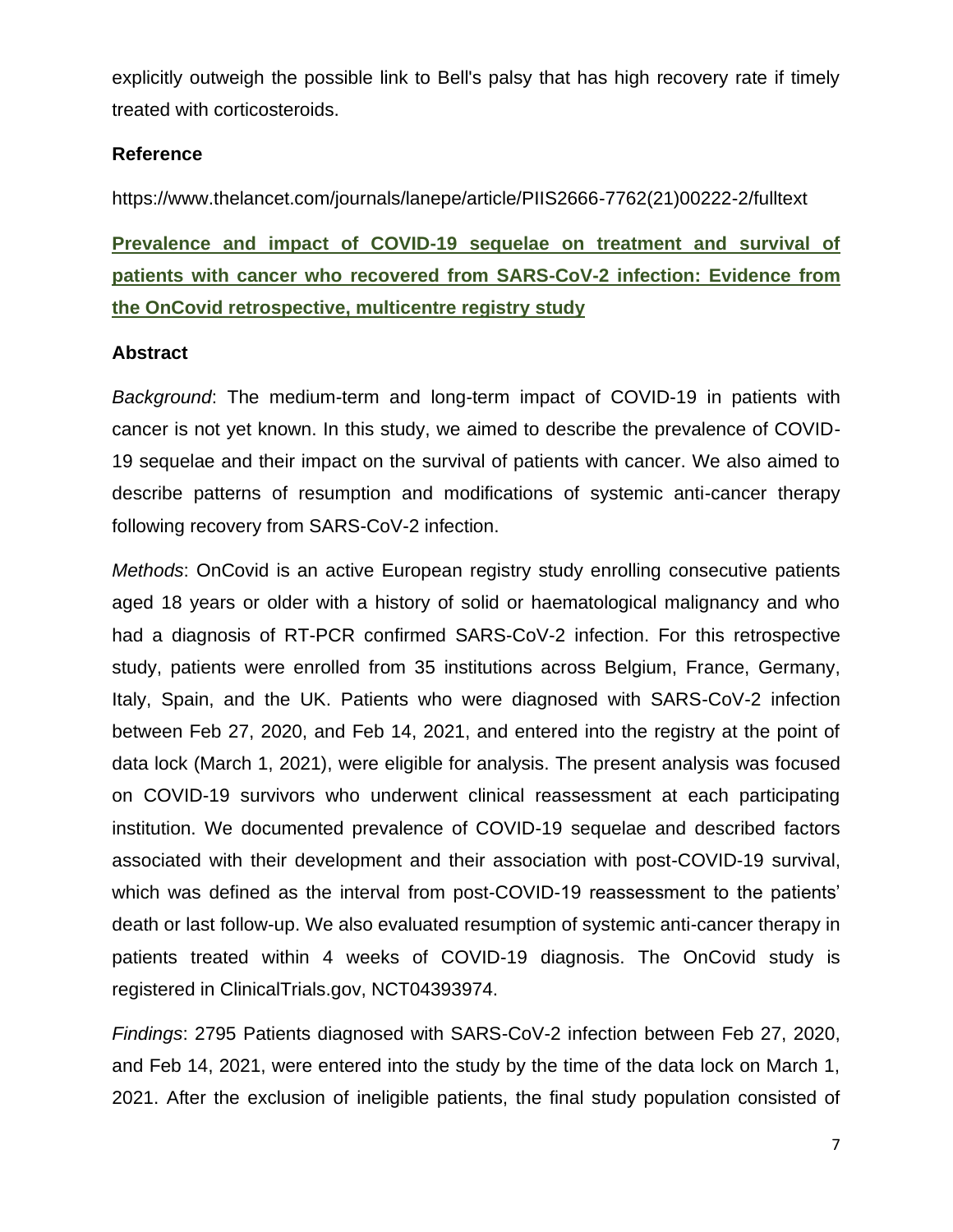2634 patients. 1557 COVID-19 survivors underwent a formal clinical reassessment after a median of 22·1 months (IQR 8·4–57·8) from cancer diagnosis and 44 days (28–329) from COVID-19 diagnosis. 234 (15·0%) patients reported COVID-19 sequelae, including respiratory symptoms (116 [49·6%]) and residual fatigue (96 [41·0%]). Sequelae were more common in men (vs women; p=0.041), patients aged 65 years or older (vs other age groups; p=0·048), patients with two or more comorbidities (vs one or none; p=0·0006), and patients with a history of smoking (vs no smoking history; p=0·0004). Sequelae were associated with hospitalisation for COVID-19 (p<0·0001), complicated COVID-19 (p<0·0001), and COVID-19 therapy (p=0·0002). With a median post-COVID-19 follow-up of 128 days (95% CI 113–148), COVID-19 sequelae were associated with an increased risk of death (hazard ratio [HR] 1·80 [95% CI 1·18–2·75]) after adjusting for time to post-COVID-19 reassessment, sex, age, comorbidity burden, tumour characteristics, anticancer therapy, and COVID-19 severity. Among 466 patients on systemic anti-cancer therapy, 70 (15·0%) permanently discontinued therapy, and 178 (38·2%) resumed treatment with a dose or regimen adjustment. Permanent treatment discontinuations were independently associated with an increased risk of death (HR 3·53 [95% CI 1·45–8·59]), but dose or regimen adjustments were not (0·84 [0·35– 2·02]).

*Interpretation*: Sequelae post-COVID-19 affect up to 15% of patients with cancer and adversely affect survival and oncological outcomes after recovery. Adjustments to systemic anti-cancer therapy can be safely pursued in treatment-eligible patients.

### **Reference**

https://www.thelancet.com/journals/lanonc/article/PIIS1470-2045(21)00573-8/fulltext

# **Publication Date: Nov 02, 2021**

# **Anti-inflammatory adipokines: Chemerin, vaspin, omentin concentrations and SARS-CoV-2 outcomes**

### **Abstract**

Coronavirus disease 2019 (COVID-19) is associated with systemic inflammation. A wide range of adipokines activities suggests they influence pathogenesis and infection course. The aim was to assess concentrations of chemerin, omentin, and vaspin among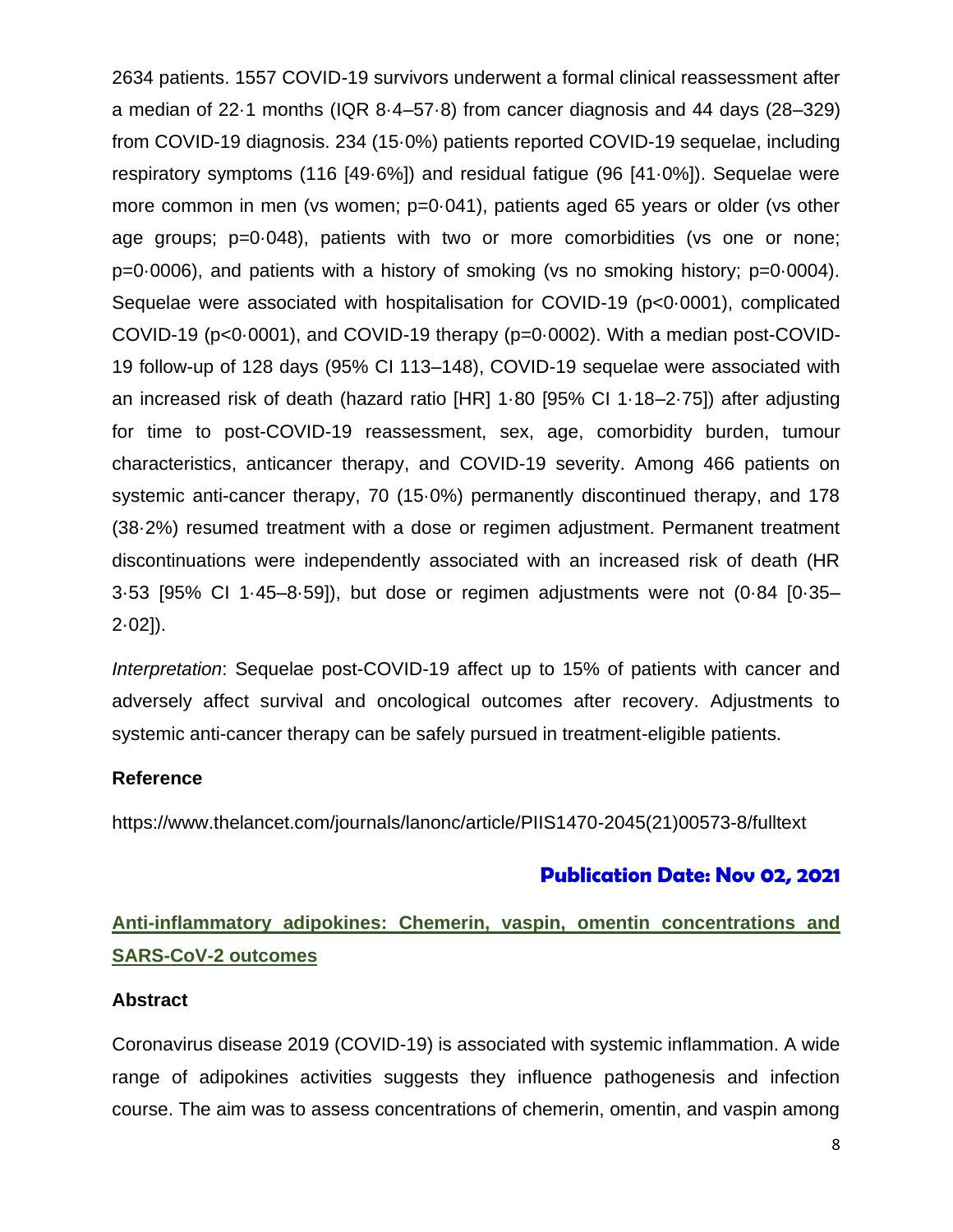COVID-19 patients with an emphasis on adipokines relationship with COVID-19 severity, concomitant metabolic abnormalities and liver dysfunction. Serum chemerin, omentin and vaspin concentrations were measured in serum collected from 70 COVID-19 patients at the moment of admission to hospital, before any treatment was applied and 20 healthy controls. Serum chemerin and omentin concentrations were significantly decreased in COVID-19 patients compared to healthy volunteers (271.0 vs. 373.0 ng/ml;  $p < 0.001$  and 482.1 vs. 814.3 ng/ml;  $p = 0.01$ , respectively). There were no correlations of analyzed adipokines with COVID-19 severity based on the presence of pneumonia, dyspnea, or necessity of Intensive Care Unit hospitalization (ICU). Liver test abnormalities did not influence adipokines levels. Elevated GGT activity was associated with ICU admission, presence of pneumonia and elevated concentrations of CRP, ferritin and interleukin 6. Chemerin and omentin depletion in COVID-19 patients suggests that this adipokines deficiency play influential role in disease pathogenesis. However, there was no relationship between lower adipokines level and frequency of COVID-19 symptoms as well as disease severity. The only predictive factor which could predispose to a more severe COVID-19 course, including the presence of pneumonia and ICU hospitalization, was GGT activity.

#### **Reference**

https://www.nature.com/articles/s41598-021-00928-w

# **Potent SARS-CoV-2 neutralizing antibodies with protective efficacy against newly emerged mutational variants**

#### **Abstract**

Since severe a Accumulating mutations in the SARS-CoV-2 Spike (S) protein can increase the possibility of immune escape, challenging the present COVID-19 prophylaxis and clinical interventions. Here, 3 receptor binding domain (RBD) specific monoclonal antibodies (mAbs), 58G6, 510A5 and 13G9, with high neutralizing potency blocking authentic SARS-CoV-2 virus display remarkable efficacy against authentic B.1.351 virus. Surprisingly, structural analysis has revealed that 58G6 and 13G9 both recognize the steric region  $S^{470-495}$  on the RBD, overlapping the E484K mutation presented in B.1.351. Also, 58G6 directly binds to another region S<sup>450–458</sup> in the RBD. Significantly, 58G6 and 510A5 both demonstrate prophylactic efficacy against authentic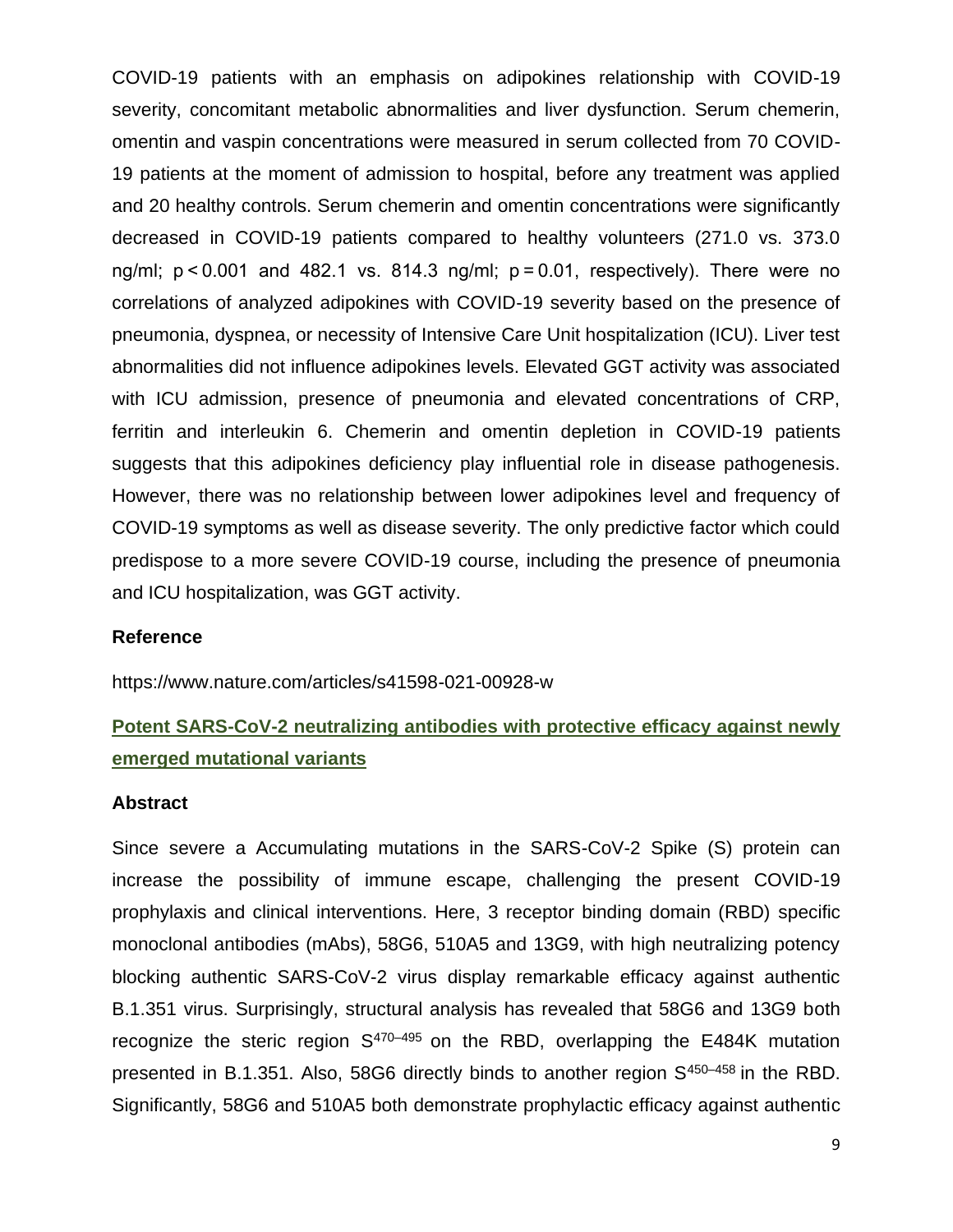SARS-CoV-2 and B.1.351 viruses in the transgenic mice expressing human ACE2 (hACE2), protecting weight loss and reducing virus loads. Together, we have evidenced 2 potent neutralizing Abs with unique mechanism targeting authentic SARS-CoV-2 mutants, which can be promising candidates to fulfill the urgent needs for the prolonged COVID-19 pandemic.

#### **Reference**

https://www.nature.com/articles/s41467-021-26539-7

# **Screening HLA-A-restricted T cell epitopes of SARS-CoV-2 and the induction of CD8+ T cell responses in HLA-A transgenic mice**

#### **Abstract**

Since severe acute respiratory syndrome coronavirus-2 (SARS-CoV-2)-specific T cells have been found to play essential roles in host immune protection and pathology in patients with coronavirus disease 2019 (COVID-19), this study focused on the functional validation of T cell epitopes and the development of vaccines that induce specific T cell responses. A total of 120 CD8+ T cell epitopes from the E, M, N, S, and RdRp proteins were functionally validated. Among these, 110, 15, 6, 14, and 12 epitopes were highly homologous with SARS-CoV, OC43, NL63, HKU1, and 229E, respectively; in addition, four epitopes from the S protein displayed one amino acid that was distinct from the current SARS-CoV-2 variants. Then, 31 epitopes restricted by the HLA-A2 molecule were used to generate peptide cocktail vaccines in combination with Poly(I:C), R848 or poly (lactic-co-glycolic acid) nanoparticles, and these vaccines elicited robust and specific CD8+ T cell responses in HLA-A2/DR1 transgenic mice as well as wild-type mice. In contrast to previous research, this study established a modified DC-peptide-PBL cell coculture system using healthy donor PBMCs to validate the in silico predicted epitopes, provided an epitope library restricted by nine of the most prevalent HLA-A allotypes covering broad Asian populations, and identified the HLA-A restrictions of these validated epitopes using competitive peptide binding experiments with HMy2.CIR cell lines expressing the indicated HLA-A allotype, which initially confirmed the in vivo feasibility of 9- or 10-mer peptide cocktail vaccines against SARS-CoV-2. These data will facilitate the design and development of vaccines that induce antiviral CD8+ T cell responses in COVID-19 patients.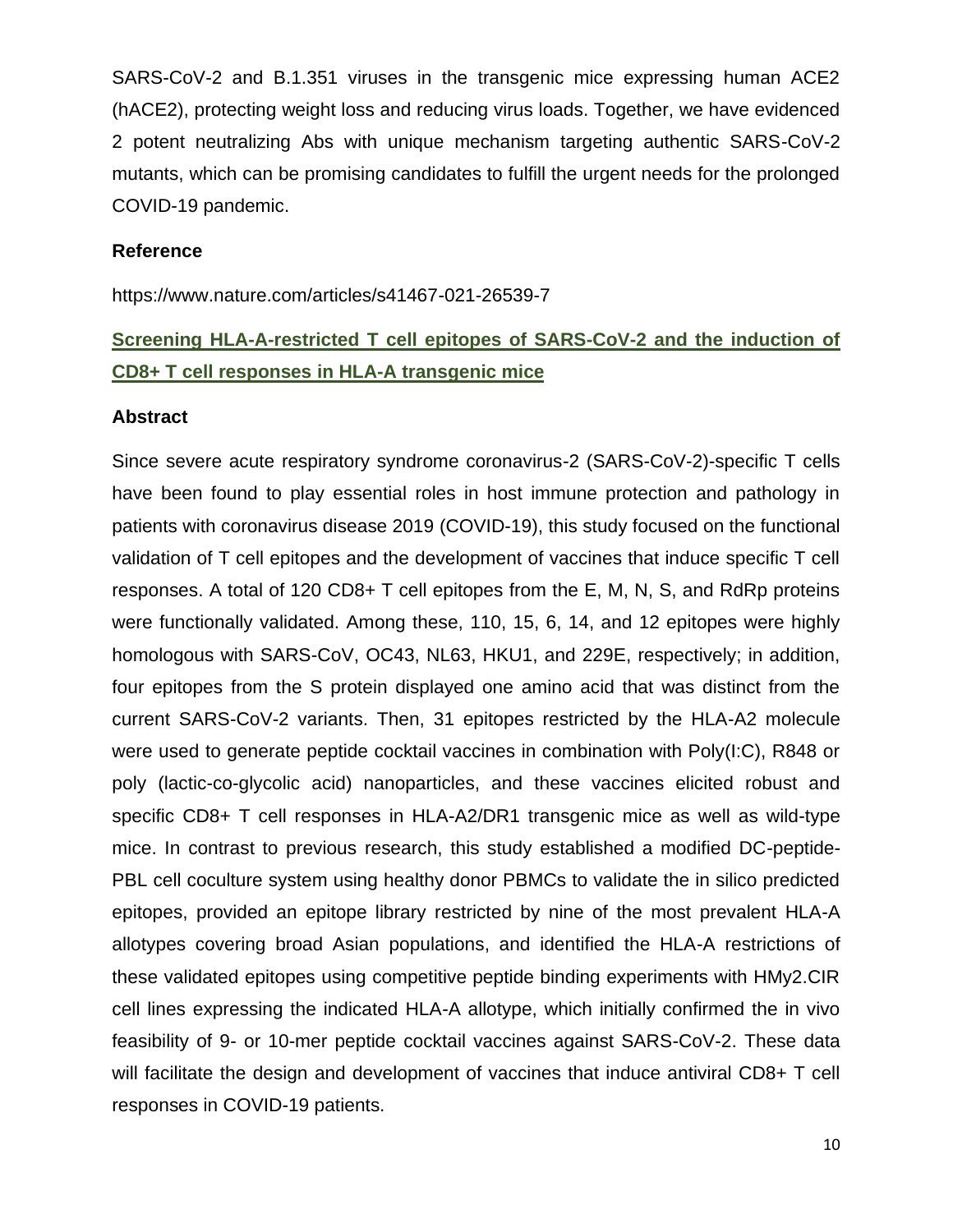### **Reference**

https://www.nature.com/articles/s41423-021-00784-8

# **Prognostic value of neutrophil-to-lymphocyte ratio in COVID-19 compared with Influenza and respiratory syncytial virus infection**

### **Abstract**

A high neutrophil to lymphocyte ratio (NLR) is considered an unfavorable prognostic factor in various diseases, including COVID-19. The prognostic value of NLR in other respiratory viral infections, such as Influenza, has not hitherto been extensively studied. We aimed to compare the prognostic value of NLR in COVID-19, Influenza and Respiratory Syncytial Virus infection (RSV). A retrospective cohort of COVID-19, Influenza and RSV patients admitted to the Tel Aviv Medical Center from January 2010 to October 2020 was analyzed. Laboratory, demographic, and clinical parameters were collected. Two way analyses of variance (ANOVA) was used to compare the association between NLR values and poor outcomes among the three groups. ROC curve analyses for each virus was applied to test the discrimination ability of NLR. 722 COVID-19, 2213 influenza and 482 RSV patients were included. Above the age of 50, NLR at admission was significantly lower among COVID-19 patients (P < 0.001). NLR was associated with poor clinical outcome only in the COVID-19 group. ROC curve analysis was performed; the area under curve of poor outcomes for COVID-19 was 0.68, compared with 0.57 and 0.58 for Influenza and RSV respectively. In the COVID-19 group, multivariate logistic regression identified a high NLR (defined as a value above 6.82) to be a prognostic factor for poor clinical outcome, after adjusting for age, sex and Charlson comorbidity score (odds ratio of 2.9, P < 0.001). NLR at admission is lower and has more prognostic value in COVID-19 patients, when compared to Influenza and RSV.

### **Reference**

https://www.nature.com/articles/s41598-021-00927-x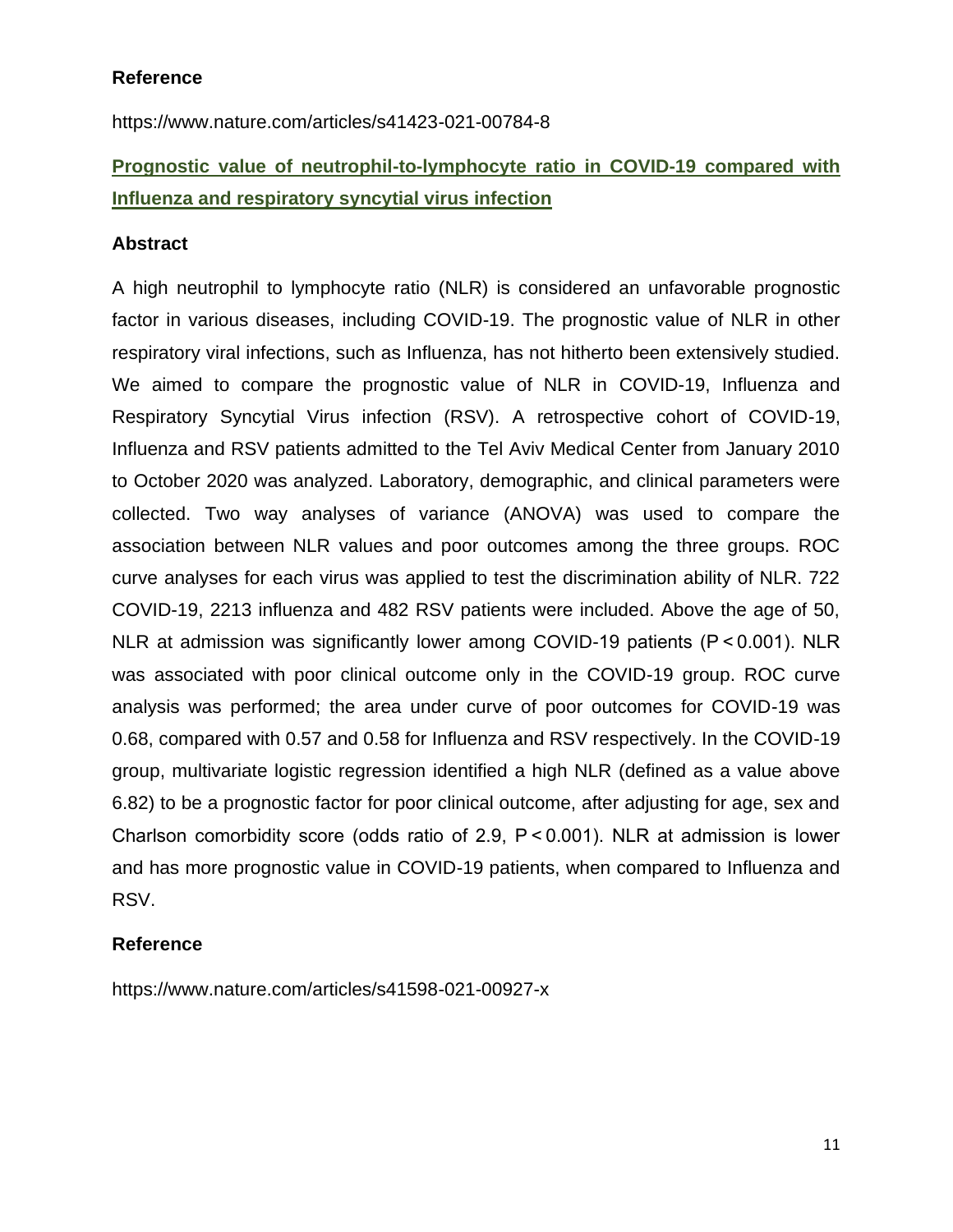# **BNT162b2 and mRNA-1273 COVID-19 vaccine effectiveness against the SARS-CoV-2 Delta variant in Qatar**

### **Abstract**

With the global expansion of the highly transmissible SARS-CoV-2 Delta (B.1.617.2) variant, we conducted a matched test-negative case–control study to assess the realworld effectiveness of COVID-19 messenger RNA vaccines against infection with Delta in Qatar's population. BNT162b2 effectiveness against any, symptomatic or asymptomatic, Delta infection was 45.3% (95% CI, 22.0–61.6%) ≥14 d after the first vaccine dose, but only 51.9% (95% CI, 47.0–56.4%) ≥14 $d$  after the second dose, with 50% of fully vaccinated individuals receiving their second dose before 11 May 2021. Corresponding mRNA-1273 effectiveness ≥14 d after the first or second dose was 73.7% (95% CI, 58.1–83.5%) and 73.1% (95% CI, 67.5–77.8%), respectively. Notably, effectiveness against Delta-induced severe, critical or fatal disease was 93.4% (95% CI, 85.4–97.0%) for BNT162b2 and 96.1% (95% CI, 71.6–99.5%) for mRNA-1273 ≥ 14 d after the second dose. Our findings show robust effectiveness for both BNT162b2 and mRNA-1273 in preventing Delta hospitalization and death in Qatar's population, despite lower effectiveness in preventing infection, particularly for the BNT162b2 vaccine.

### **Reference**

https://www.nature.com/articles/s41591-021-01583-4

# **An oral SARS-CoV-2 Mpro inhibitor clinical candidate for the treatment of COVID-19**

### **Abstract**

The worldwide outbreak of coronavirus disease 2019 (COVID-19) caused by severe acute respiratory syndrome coronavirus 2 (SARS-CoV-2) has become a global pandemic. Alongside vaccines, antiviral therapeutics are an important part of the healthcare response to counter the ongoing threat presented by COVID-19. Here, we report the discovery and characterization of PF-07321332, an orally bioavailable SARS-CoV-2 main protease inhibitor with in vitro pan-human coronavirus antiviral activity and excellent off-target selectivity and in vivo safety profiles. PF-07321332 has demonstrated oral activity in a mouse-adapted SARS-CoV-2 model and has achieved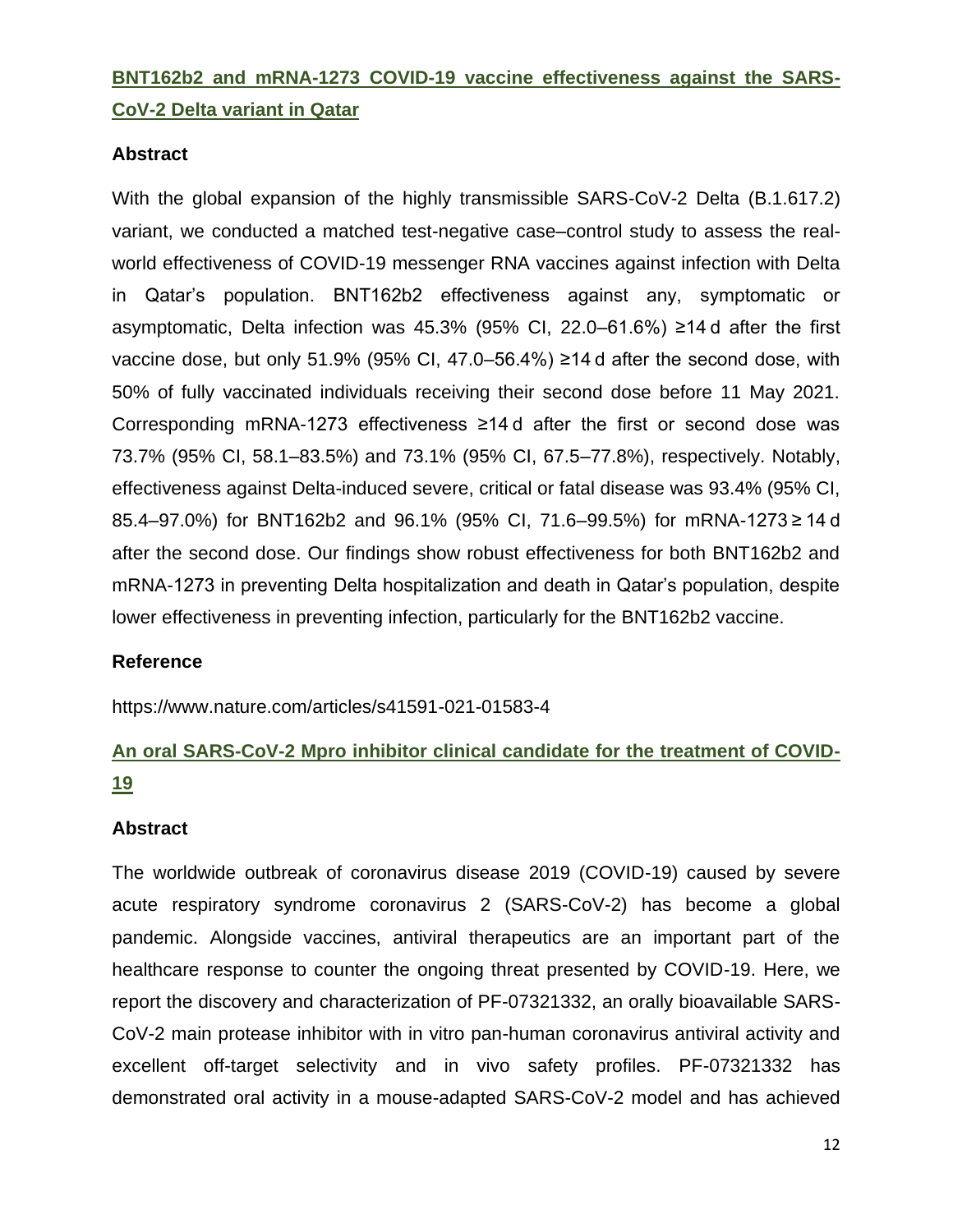oral plasma concentrations exceeding the in vitro antiviral cell potency in a phase I clinical trial in healthy human participants.

# **Reference**

https://www.science.org/doi/10.1126/science.abl4784

**Exponential growth, high prevalence of SARS-CoV-2, and vaccine effectiveness associated with the Delta variant**

### **Abstract**

SARS-CoV-2 infections were rising during early summer 2021 in many countries associated with the Delta variant. We assessed RT-PCR swab-positivity in the REaltime Assessment of Community Transmission-1 (REACT-1) study in England. We observed sustained exponential growth with average doubling time (June-July 2021) of 25 days driven by complete replacement of Alpha variant by Delta, and by high prevalence at younger less-vaccinated ages. Unvaccinated people were three times more likely than double-vaccinated people to test positive. However, after adjusting for age and other variables, vaccine effectiveness for double-vaccinated people was estimated at between ~50% and ~60% during this period in England. Increased social mixing in the presence of Delta had the potential to generate sustained growth in infections, even at high levels of vaccination.

### **Reference**

https://www.science.org/doi/10.1126/science.abl9551

# **BNT162b2 vaccination induces durable SARS-CoV-2 specific T cells with a stem cell memory phenotype**

#### **Abstract**

Vaccination against SARS-CoV-2 is effective in preventing hospitalization from severe COVID-19. However, multiple reports of break-through infections and of waning antibody titers have raised concerns on the durability of the vaccine, and current vaccination strategies now propose administration of a third dose. Here, we monitored T cell responses to the Spike protein of SARS-CoV-2 in 71 healthy donors vaccinated with two doses of the Pfizer–BioNTech mRNA vaccine (BNT162b2) for up to 6 months after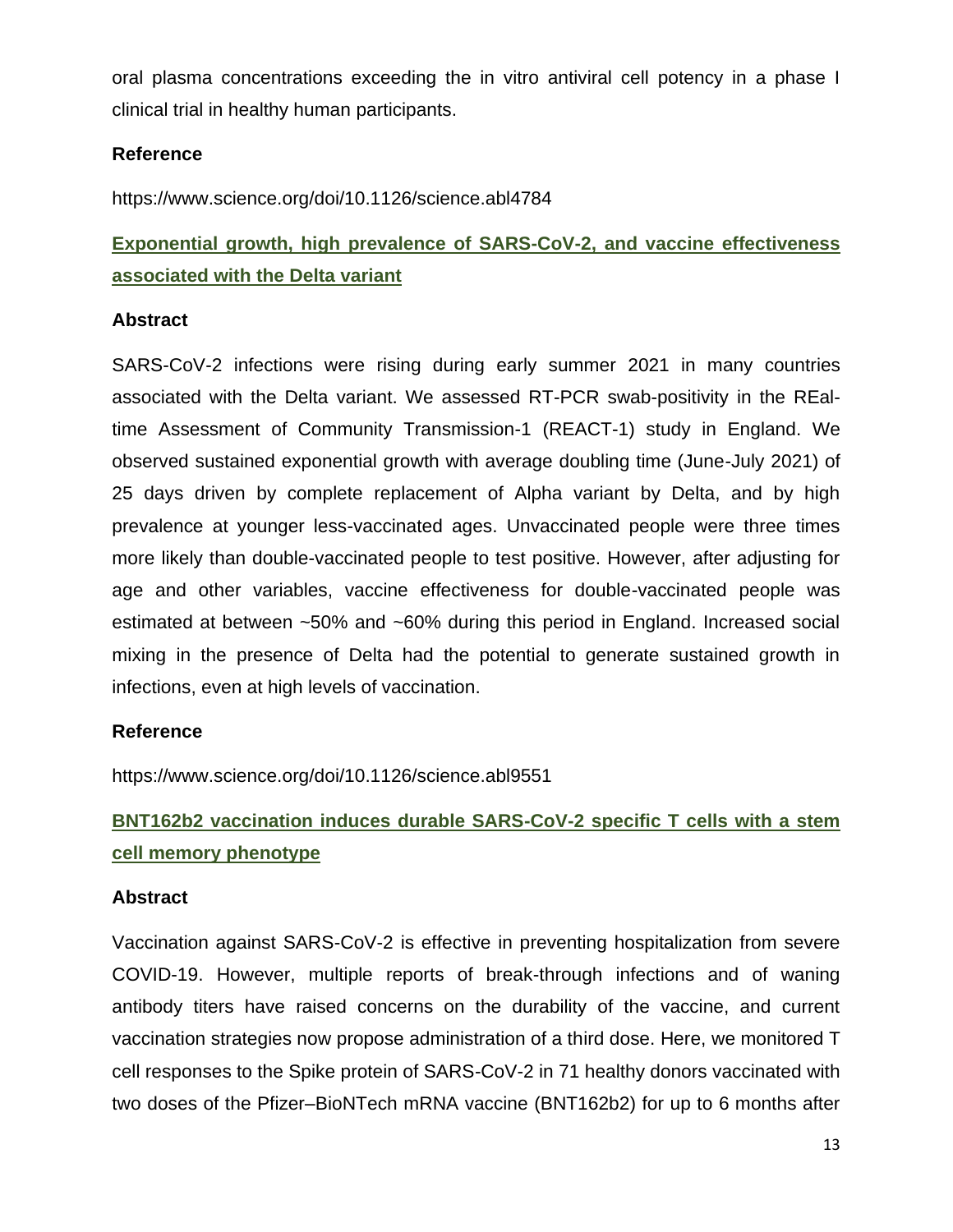vaccination. We found that vaccination induced the development of a sustained antiviral CD4+ and CD8+ T cell response. These cells appeared before the development of high antibody titers, displayed markers of immunological maturity and stem cell memory, survived the physiological contraction of the immune response and persisted for at least 6 months. Collectively, these data show that vaccination with BNT162b2 elicits an immunologically competent and long-lived SARS-CoV-2-specific T cell population.

#### **Reference**

https://www.science.org/doi/10.1126/sciimmunol.abl5344

### **Publication Date: Nov 01, 2021**

# **Association between prognostic factors and the outcomes of patients infected with SARS-CoV-2 harboring multiple spike protein mutations**

#### **Abstract**

The outcome of SARS-CoV-2 infection is determined by multiple factors, including the viral, host genetics, age, and comorbidities. This study investigated the association between prognostic factors and disease outcomes of patients infected by SARS-CoV-2 with multiple S protein mutations. Fifty-one COVID-19 patients were recruited in this study. Whole-genome sequencing of 170 full-genomes of SARS-CoV-2 was conducted with the Illumina MiSeq sequencer. Most patients (47%) had mild symptoms of COVID-19 followed by moderate (19.6%), no symptoms (13.7%), severe (4%), and critical (2%). Mortality was found in 13.7% of the COVID-19 patients. There was a significant difference between the age of hospitalized patients  $(53.4 \pm 18 \text{ years})$  and the age of non-hospitalized patients  $(34.6 \pm 19)$  (p = 0.001). The patients' hospitalization was strongly associated with hypertension, diabetes, and anticoagulant and were strongly significant with the OR of 17 (95% CI 2–144; p = 0.001), 4.47 (95% CI 1.07– 18.58; p = 0.039), and 27.97 (95% CI 1.54–507.13; p = 0.02), respectively; while the patients' mortality was significantly correlated with patients' age, anticoagulant, steroid, and diabetes, with OR of 8.44 (95% CI 1.5–47.49; p = 0.016), 46.8 (95% CI 4.63– 472.77; p = 0.001), 15.75 (95% CI 2–123.86; p = 0.009), and 8.5 (95% CI 1.43– 50.66; p = 0.019), respectively. This study found the clade: L (2%), GH (84.3%), GR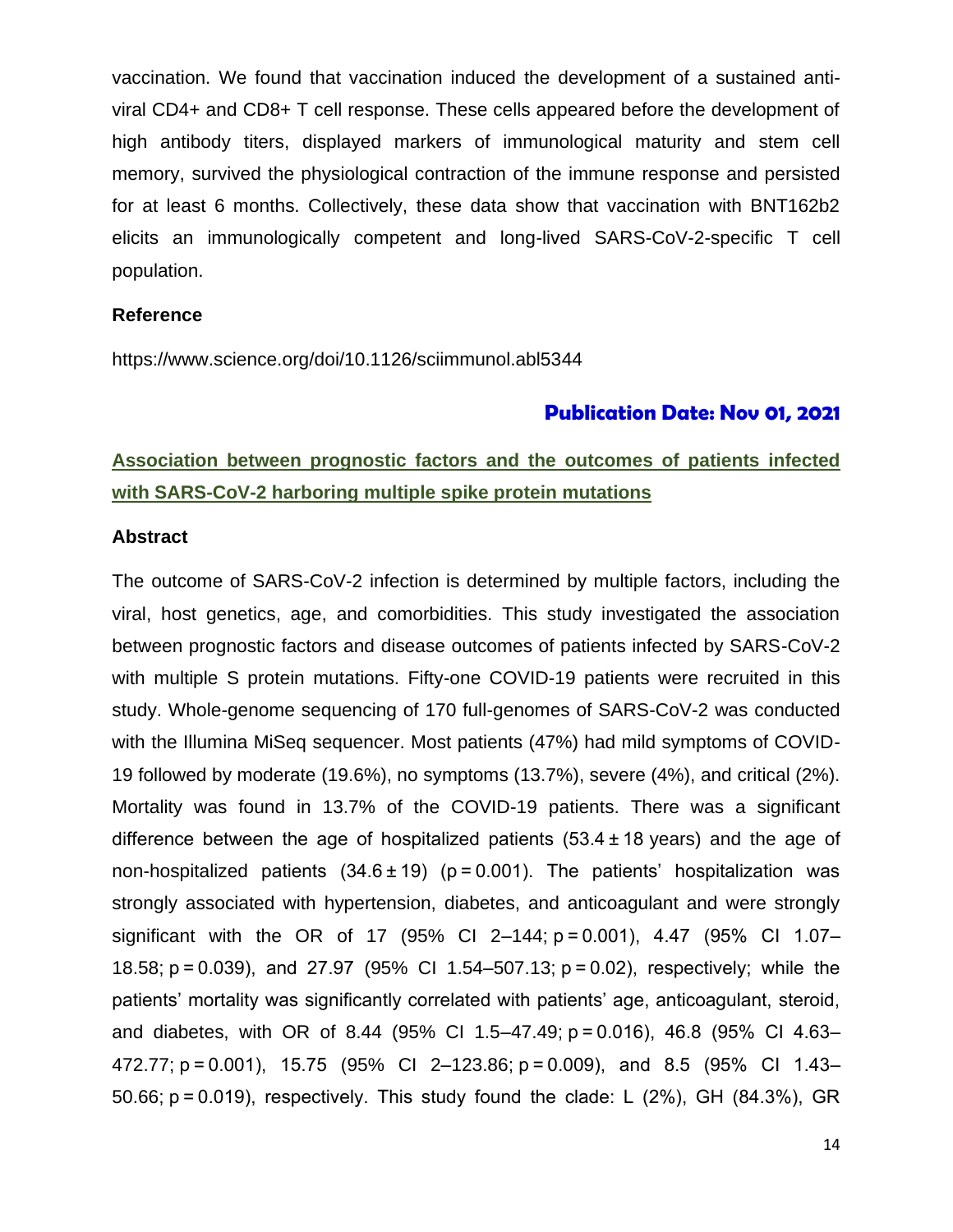(11.7%), and O (2%). Besides the D614G mutation, we found L5F (18.8%), V213A (18.8%), and S689R (8.3%). No significant association between multiple S protein mutations and the patients' hospitalization or mortality. Multivariate analysis revealed that hypertension and anticoagulant were the significant factors influencing the hospitalization and mortality of patients with COVID-19 with an OR of 17.06 (95% CI 2.02–144.36; p = 0.009) and 46.8 (95% CI 4.63–472.77; p = 0.001), respectively. Moreover, the multiple S protein mutations almost reached a strong association with patients' hospitalization ( $p = 0.07$ ). We concluded that hypertension and anticoagulant therapy have a significant impact on COVID-19 outcomes. This study also suggests that multiple S protein mutations may impact the COVID-19 outcomes. This further emphasized the significance of monitoring SARS-CoV-2 variants through genomic surveillance, particularly those that may impact the COVID-19 outcomes.

#### **Reference**

https://www.nature.com/articles/s41598-021-00459-4

# **A live measles-vectored COVID-19 vaccine induces strong immunity and protection from SARS-CoV-2 challenge in mice and hamsters**

#### **Abstract**

Several COVID-19 vaccines have now been deployed to tackle the SARS-CoV-2 pandemic, most of them based on messenger RNA or adenovirus vectors.The duration of protection afforded by these vaccines is unknown, as well as their capacity to protect from emerging new variants. To provide sufficient coverage for the world population, additional strategies need to be tested. The live pediatric measles vaccine (MV) is an attractive approach, given its extensive safety and efficacy history, along with its established large-scale manufacturing capacity. We develop an MV-based SARS-CoV-2 vaccine expressing the prefusion-stabilized, membrane-anchored full-length S antigen, which proves to be efficient at eliciting strong Th1-dominant T-cell responses and high neutralizing antibody titers. In both mouse and golden Syrian hamster models, these responses protect the animals from intranasal infectious challenge. Additionally, the elicited antibodies efficiently neutralize in vitro the three currently circulating variants of SARS-CoV-2.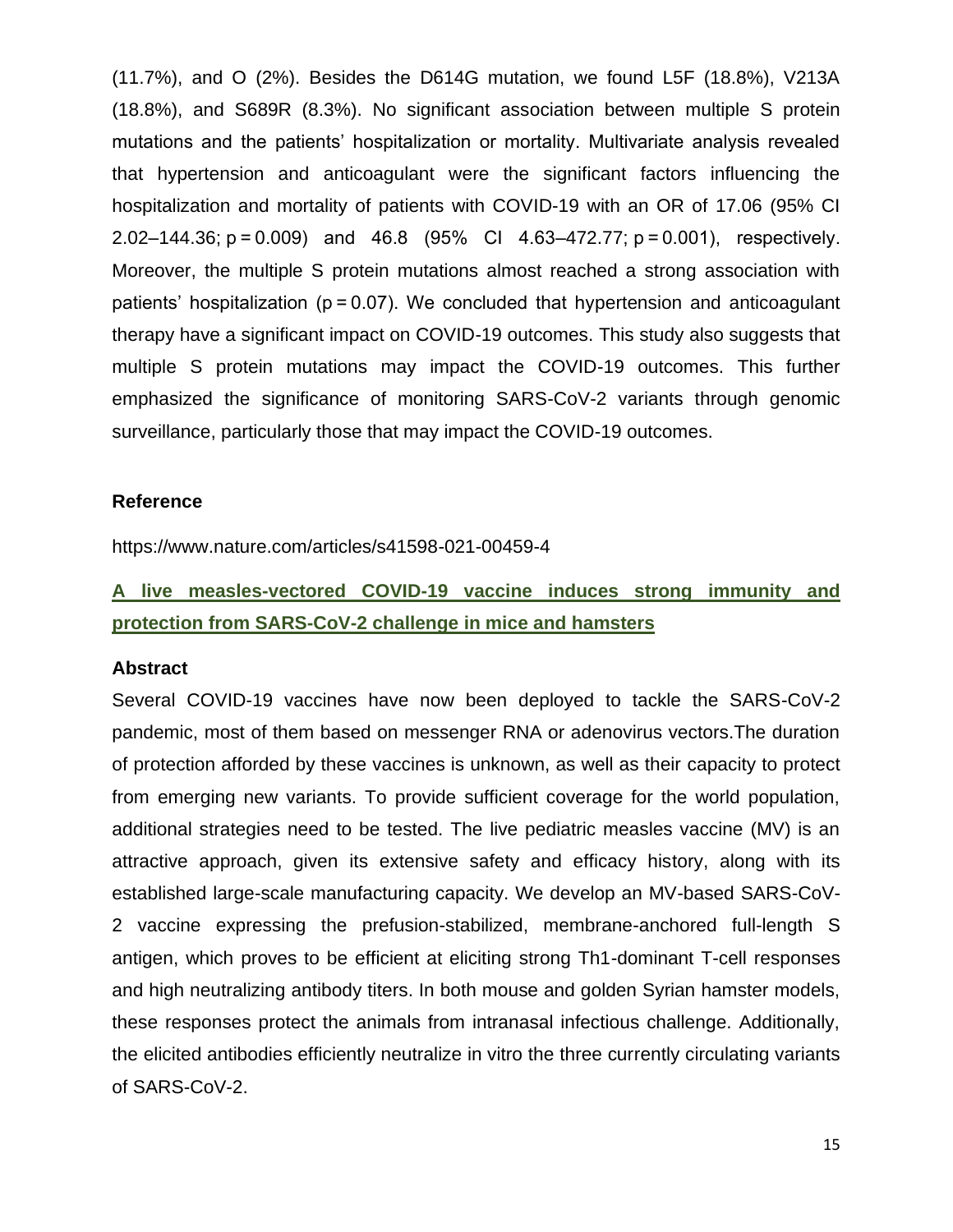### **Reference**

https://www.nature.com/articles/s41467-021-26506-2

# **Viral loads of Delta-variant SARS-CoV-2 breakthrough infections after vaccination and booster with BNT162b2**

### **Abstract**

The effectiveness of the coronavirus disease 2019 (COVID-19) BNT162b2 vaccine in preventing disease and reducing viral loads of breakthrough infections (BTIs) has been decreasing, concomitantly with the rise of the Delta variant of severe acute respiratory syndrome coronavirus 2 (SARS-CoV-2). However, it is unclear whether the observed decreased effectiveness of the vaccine in reducing viral loads is inherent to the Delta variant or is dependent on time from immunization. By analyzing viral loads of over 16,000 infections during the current, Delta-variant-dominated pandemic wave in Israel, we found that BTIs in recently fully vaccinated individuals have lower viral loads than infections in unvaccinated individuals. However, this effect starts to decline 2 months after vaccination and ultimately vanishes 6 months or longer after vaccination. Notably, we found that the effect of BNT162b2 on reducing BTI viral loads is restored after a booster dose. These results suggest that BNT162b2 might decrease the infectiousness of BTIs even with the Delta variant, and that, although this protective effect declines with time, it can be restored, at least temporarily, with a third, booster, vaccine dose.

### **Reference**

https://www.nature.com/articles/s41591-021-01575-4

# **A novel wastewater-based epidemiology indexing method predicts SARS-CoV-2 disease prevalence across treatment facilities in metropolitan and regional populations**

#### **Abstract**

There is a need for wastewater based epidemiological (WBE) methods that integrate multiple, variously sized surveillance sites across geographic areas. We developed a novel indexing method, Melvin's Index, that provides a normalized and standardized metric of wastewater pathogen load for qPCR assays that is resilient to surveillance site variation. To demonstrate the utility of Melvin's Index, we used qRT-PCR to measure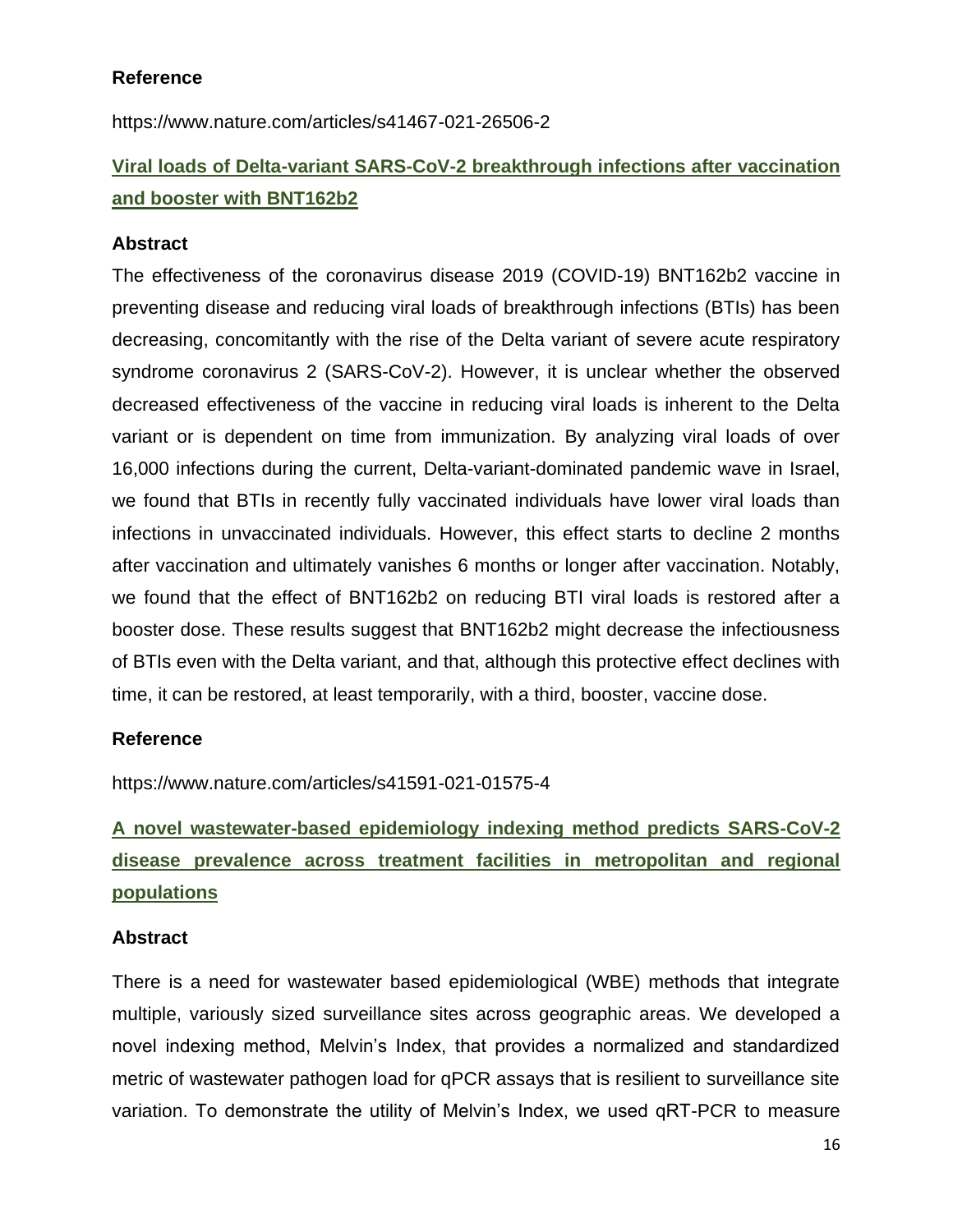SARS-CoV-2 genomic RNA levels in influent wastewater from 19 municipal wastewater treatment facilities (WWTF's) of varying sizes and served populations across the state of Minnesota during the Summer of 2020. SARS-CoV-2 RNA was detected at each WWTF during the 20-week sampling period at a mean concentration of 8.5 × 104 genome copies/L (range 3.2 × 102–1.2 × 109 genome copies/L). Lag analysis of trends in Melvin's Index values and clinical COVID-19 cases showed that increases in indexed wastewater SARS-CoV-2 levels precede new clinical cases by 15–17 days at the statewide level and by up to 25 days at the regional/county level. Melvin's Index is a reliable WBE method and can be applied to both WWTFs that serve a wide range of population sizes and to large regions that are served by multiple WWTFs.

#### **Reference**

https://www.nature.com/articles/s41598-021-00853-y

# **Publication Date: Oct 29, 2021**

# **Multi-omic approach identifies a transcriptional network coupling innate immune response to proliferation in the blood of COVID-19 cancer patients**

#### **Abstract**

Clinical outcomes of COVID-19 patients are worsened by the presence of comorbidities, especially cancer leading to elevated mortality rates. SARS-CoV-2 infection is known to alter immune system homeostasis. Whether cancer patients developing COVID-19 present alterations of immune functions which might contribute to worse outcomes have so far been poorly investigated. We conducted a multi-omic analysis of immunological parameters in peripheral blood mononuclear cells (PBMCs) of COVID-19 patients with and without cancer. Healthy donors and SARS-CoV-2-negative cancer patients were also included as controls. At the infection peak, cytokine multiplex analysis of blood samples, cytometry by time of flight (CyTOF) cell population analyses, and Nanostring gene expression using Pancancer array on PBMCs were performed. We found that eight pro-inflammatory factors (IL-6, IL-8, IL-13, IL-1ra, MIP-1a, IP-10) out of 27 analyzed serum cytokines were modulated in COVID-19 patients irrespective of cancer status. Diverse subpopulations of T lymphocytes such as CD8+T, CD4+T central memory, Mucosal-associated invariant T (MAIT), natural killer (NK), and γδ T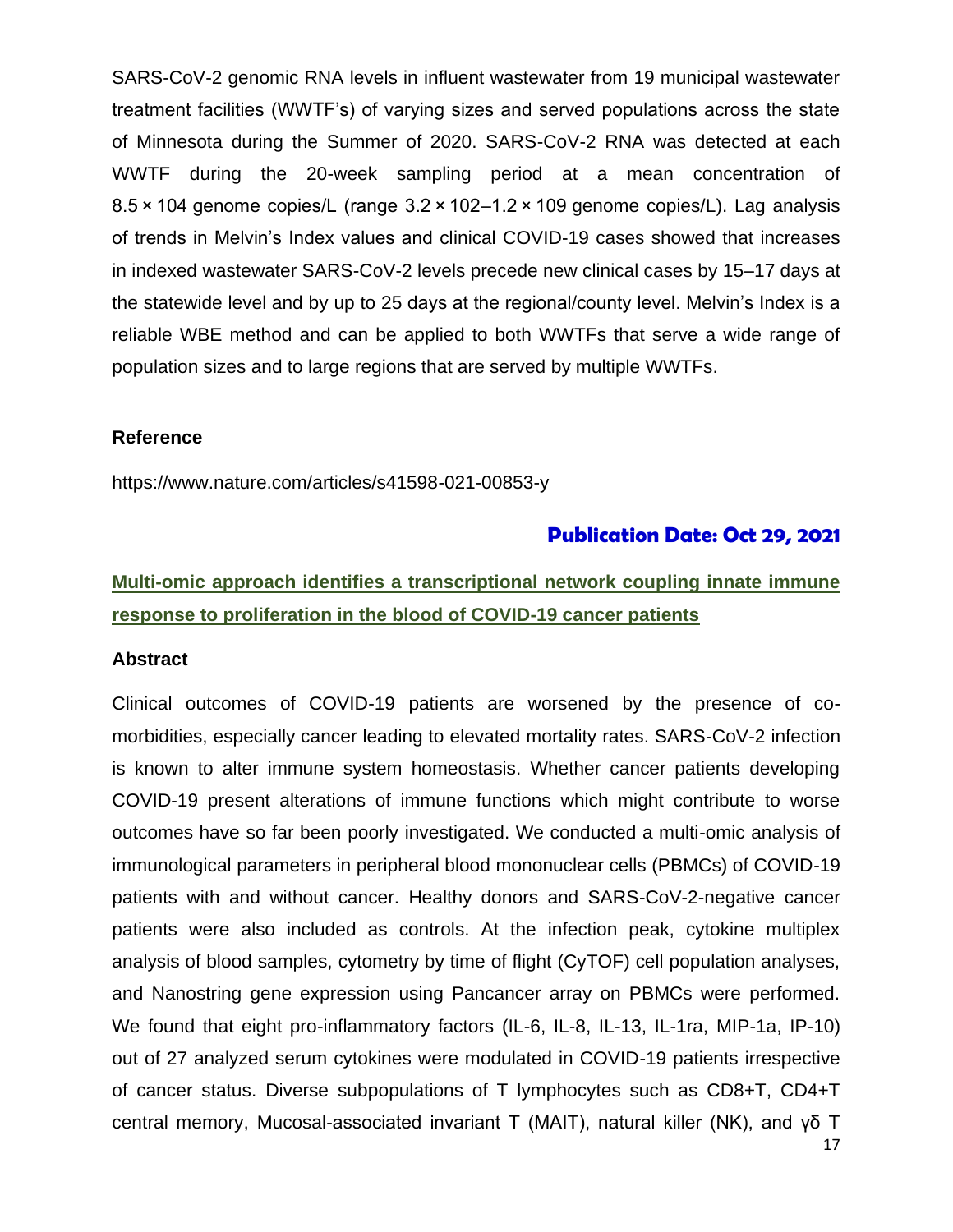cells were reduced, while B plasmablasts were expanded in COVID-19 cancer patients. Our findings illustrate a repertoire of aberrant alterations of gene expression in circulating immune cells of COVID-19 cancer patients. A 19-gene expression signature of PBMCs is able to discriminate COVID-19 patients with and without solid cancers. Gene set enrichment analysis highlights an increased gene expression linked to Interferon α, γ, α/β response and signaling which paired with aberrant cell cycle regulation in cancer patients. Ten out of the 19 genes, validated in a real-world consecutive cohort, were specific of COVID-19 cancer patients independently from different cancer types and stages of the diseases, and useful to stratify patients in a COVID-19 disease severity-manner. We also unveil a transcriptional network involving gene regulators of both inflammation response and proliferation in PBMCs of COVID-19 cancer patients.

#### **Reference**

https://www.nature.com/articles/s41419-021-04299-y

# **Clinical practices underlie COVID-19 patient respiratory microbiome composition and its interactions with the host**

#### **Abstract**

Understanding the pathology of COVID-19 is a global research priority. Early evidence suggests that the respiratory microbiome may be playing a role in disease progression, yet current studies report contradictory results. Here, we examine potential confounders in COVID-19 respiratory microbiome studies by analyzing the upper (n = 58) and lower (n = 35) respiratory tract microbiome in well-phenotyped COVID-19 patients and controls combining microbiome sequencing, viral load determination, and immunoprofiling. We find that time in the intensive care unit and type of oxygen support, as well as associated treatments such as antibiotic usage, explain the most variation within the upper respiratory tract microbiome, while SARS-CoV-2 viral load has a reduced impact. Specifically, mechanical ventilation is linked to altered community structure and significant shifts in oral taxa previously associated with COVID-19. Singlecell transcriptomics of the lower respiratory tract of COVID-19 patients identifies specific oral bacteria in physical association with proinflammatory immune cells, which show higher levels of inflammatory markers. Overall, our findings suggest confounders are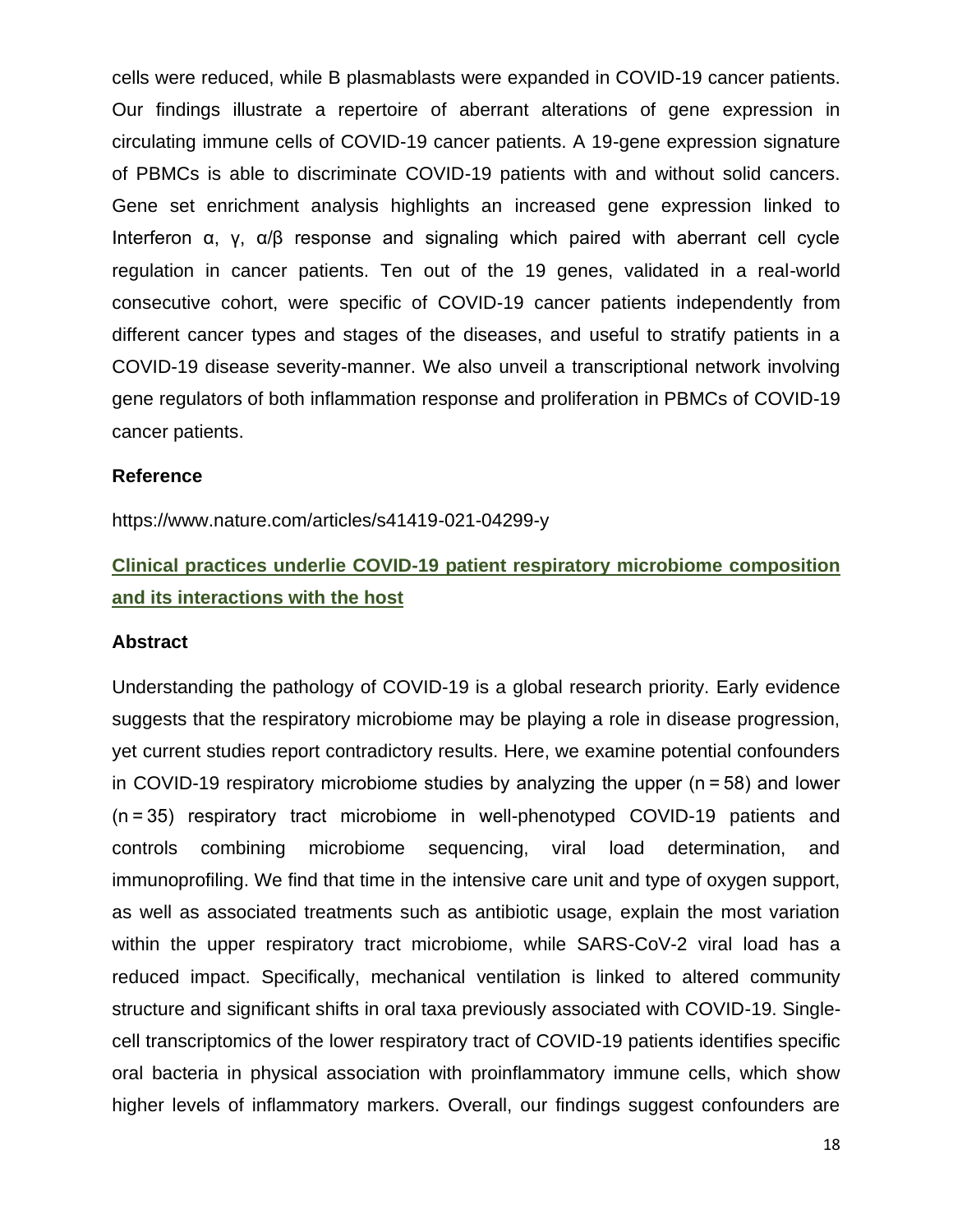driving contradictory results in current COVID-19 microbiome studies and careful attention needs to be paid to ICU stay and type of oxygen support, as bacteria favored in these conditions may contribute to the inflammatory phenotypes observed in severe COVID-19 patients.

### **Reference**

https://www.nature.com/articles/s41467-021-26500-8

# **Direct SARS-CoV-2 infection of the human inner ear may underlie COVID-19 associated audiovestibular dysfunction**

#### **Abstract**

*Background*: COVID-19 is a pandemic respiratory and vascular disease caused by SARS-CoV-2 virus. There is a growing number of sensory deficits associated with COVID-19 and molecular mechanisms underlying these deficits are incompletely understood.

*Methods*: We report a series of ten COVID-19 patients with audiovestibular symptoms such as hearing loss, vestibular dysfunction and tinnitus. To investigate the causal relationship between SARS-CoV-2 and audiovestibular dysfunction, we examine human inner ear tissue, human inner ear in vitro cellular models, and mouse inner ear tissue.

*Results*: We demonstrate that adult human inner ear tissue co-expresses the angiotensin-converting enzyme 2 (ACE2) receptor for SARS-CoV-2 virus, and the transmembrane protease serine 2 (TMPRSS2) and FURIN cofactors required for virus entry. Furthermore, hair cells and Schwann cells in explanted human vestibular tissue can be infected by SARS-CoV-2, as demonstrated by confocal microscopy. We establish three human induced pluripotent stem cell (hiPSC)-derived in vitro models of the inner ear for infection: two-dimensional otic prosensory cells (OPCs) and Schwann cell precursors (SCPs), and three-dimensional inner ear organoids. Both OPCs and SCPs express ACE2, TMPRSS2, and FURIN, with lower ACE2 and FURIN expression in SCPs. OPCs are permissive to SARS-CoV-2 infection; lower infection rates exist in isogenic SCPs. The inner ear organoids show that hair cells express ACE2 and are targets for SARS-CoV-2.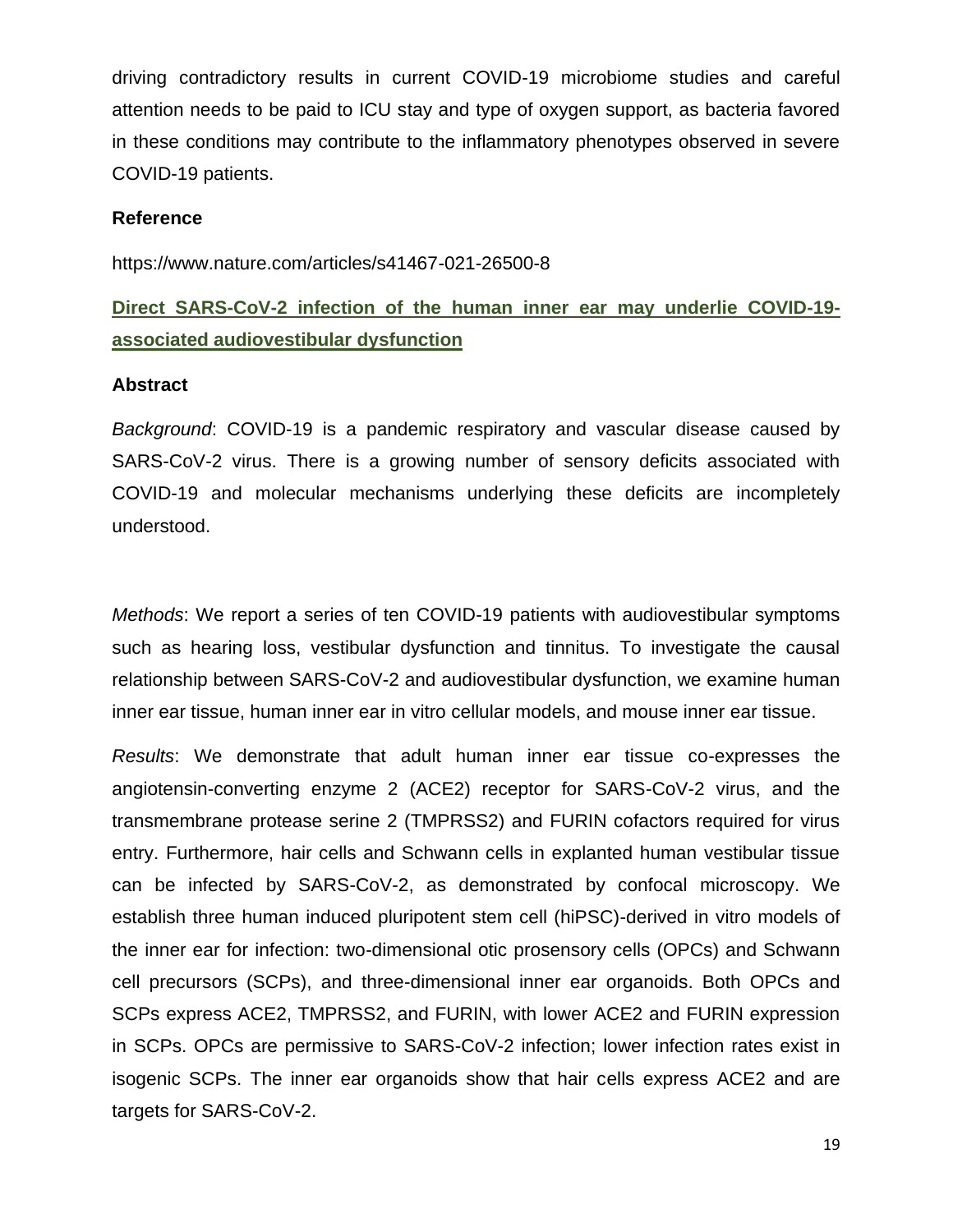*Conclusions*: Our results provide mechanistic explanations of audiovestibular dysfunction in COVID-19 patients and introduce hiPSC-derived systems for studying infectious human otologic disease.

#### **Reference**

https://www.nature.com/articles/s43856-021-00044-w

**The evaluation of novel oral vaccines based on self-amplifying RNA lipid nanparticles (saRNA LNPs), saRNA transfected** *Lactobacillus plantarum* **LNPs, and saRNA transfected Lactobacillus plantarum to neutralize SARS-CoV-2 variants alpha and delta**

#### **Abstract**

The aim of this study was to present and evaluate novel oral vaccines, based on selfamplifying RNA lipid nanparticles (saRNA LNPs), saRNA transfected Lactobacillus plantarum LNPs, and saRNA transfected *Lactobacillus plantaru*m, to neutralize severe acute respiratory syndrome coronavirus 2 (SARS-COV-2) variants alpha and delta. After invitro evaluation of the oral vaccines on HEK293T/17 cells, we found that saRNA LNPs, saRNA transfected *Lactobacillus plantarum* LNPs, and saRNA transfected *Lactobacillus plantarum* could express S-protein at both mRNA and protein levels. In the next step, BALB/c mice were orally vaccinated with saRNA LNPs, saRNA transfected *Lactobacillus plantarum* LNPs, and saRNA transfected Lactobacillus plantarum at weeks 1 and 3. Importantly, a high titer of IgG and IgA was observed by all of them, sharply in week 6 (P < 0.05). In all study groups, their ratio of IgG2a/IgG1 was upper 1, indicating Th1-biased responses. Wild-type viral neutralization assay showed that the secreted antibodies in vaccinated mice and recovered COVID-19 patients could neutralize SARS-COV-2 variants alpha and delta. After oral administration of oral vaccines, biodistribution assay was done. It was found that all of them had the same biodistribution pattern. The highest concentration of S-protein was seen in the small intestine, followed by the large intestine and liver.

### **Reference**

https://www.nature.com/articles/s41598-021-00830-5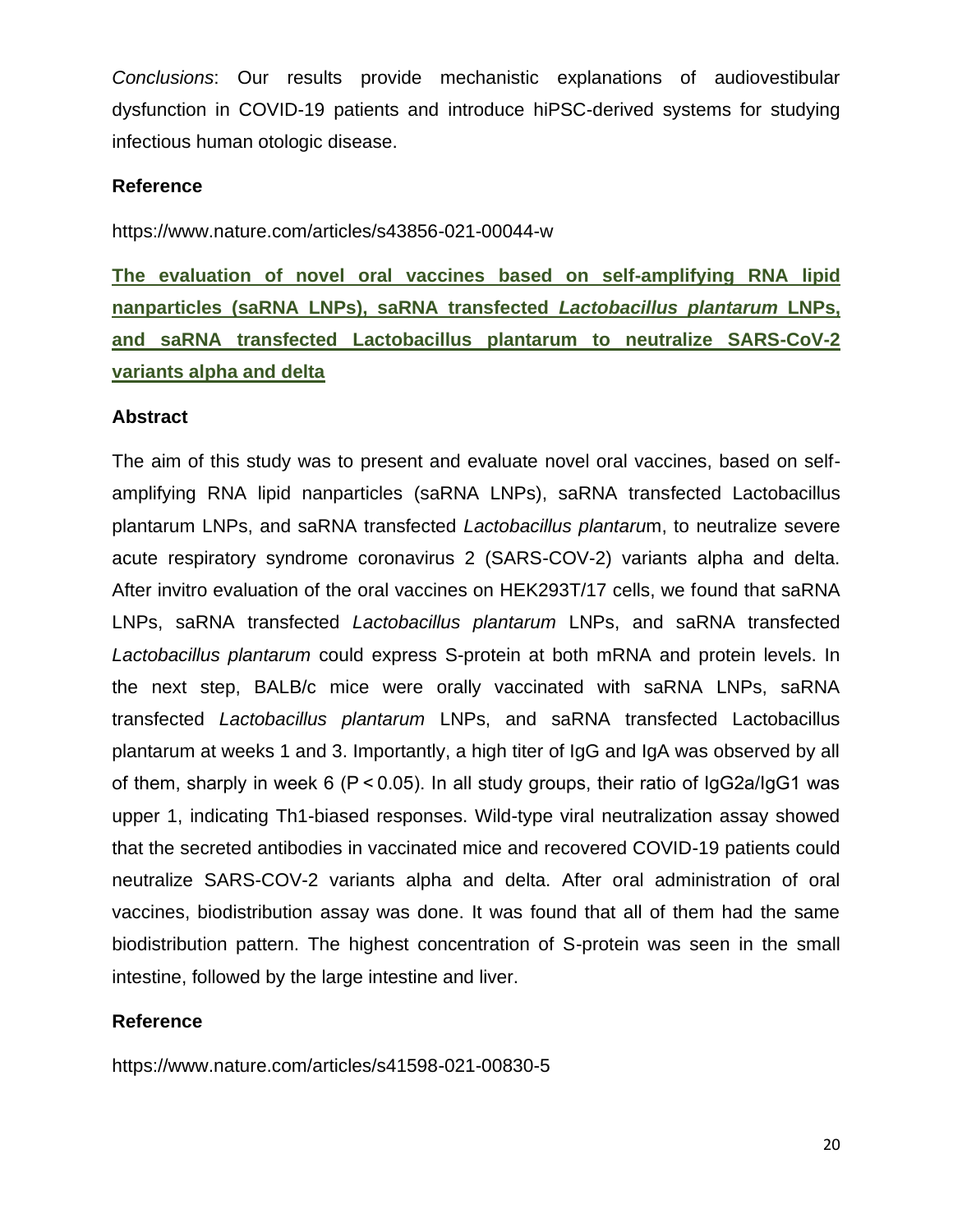# **Anti-spike antibody response to natural SARS-CoV-2 infection in the general population**

### **Abstract**

Understanding the trajectory, duration, and determinants of antibody responses after SARS-CoV-2 infection can inform subsequent protection and risk of reinfection, however large-scale representative studies are limited. Here we estimated antibody response after SARS-CoV-2 infection in the general population using representative data from 7,256 United Kingdom COVID-19 infection survey participants who had positive swab SARS-CoV-2 PCR tests from 26-April-2020 to 14-June-2021. A latent class model classified 24% of participants as 'non-responders' not developing anti-spike antibodies, who were older, had higher SARS-CoV-2 cycle threshold values during infection (i.e. lower viral burden), and less frequently reported any symptoms. Among those who seroconverted, using Bayesian linear mixed models, the estimated anti-spike IgG peak level was 7.3-fold higher than the level previously associated with 50% protection against reinfection, with higher peak levels in older participants and those of non-white ethnicity. The estimated anti-spike IgG half-life was 184 days, being longer in females and those of white ethnicity. We estimated antibody levels associated with protection against reinfection likely last 1.5-2 years on average, with levels associated with protection from severe infection present for several years. These estimates could inform planning for vaccination booster strategies.

### **Reference**

https://www.nature.com/articles/s41467-021-26479-2

**Low-dose** *in vivo* **protection and neutralization across SARS-CoV-2 variants by monoclonal antibody combinations**

#### **Abstract**

Prevention of viral escape and increased coverage against severe acute respiratory syndrome coronavirus 2 (SARS-CoV-2) variants of concern require therapeutic monoclonal antibodies (mAbs) targeting multiple sites of vulnerability on the coronavirus spike glycoprotein. Here we identify several potent neutralizing antibodies directed against either the N-terminal domain (NTD) or the receptor-binding domain (RBD) of the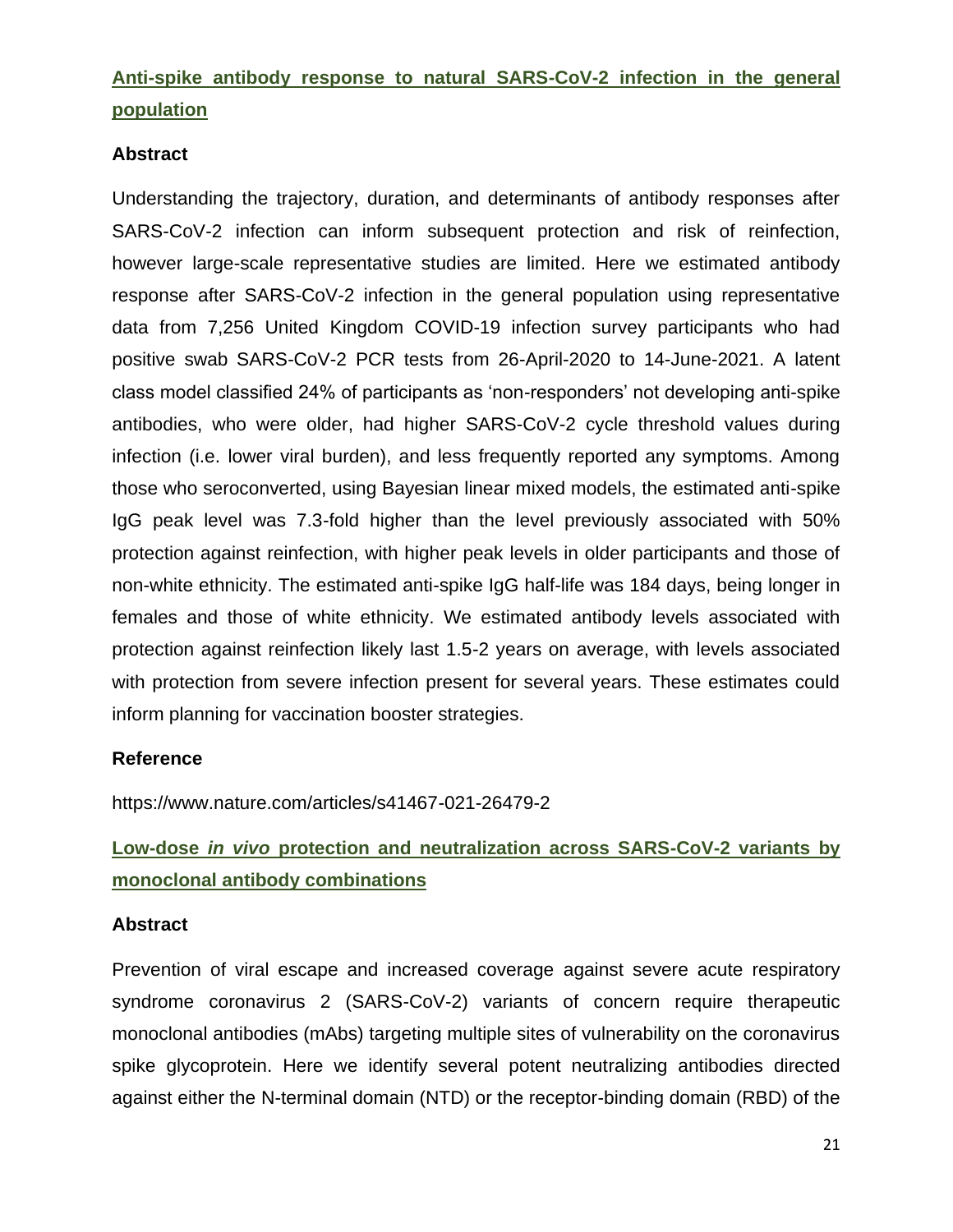spike protein. Administered in combinations, these mAbs provided low-dose protection against SARS-CoV-2 infection in the K18-human angiotensin-converting enzyme 2 mouse model, using both neutralization and Fc effector antibody functions. The RBD mAb WRAIR-2125, which targets residue F486 through a unique heavy-chain and lightchain pairing, demonstrated potent neutralizing activity against all major SARS-CoV-2 variants of concern. In combination with NTD and other RBD mAbs, WRAIR-2125 also prevented viral escape. These data demonstrate that NTD/RBD mAb combinations confer potent protection, likely leveraging complementary mechanisms of viral inactivation and clearance.

#### **Reference**

https://www.nature.com/articles/s41590-021-01068-z

**Community transmission and viral load kinetics of the SARS-CoV-2 delta (B.1.617.2) variant in vaccinated and unvaccinated individuals in the UK: A prospective, longitudinal, cohort study**

#### **Abstract**

*Background*: The SARS-CoV-2 delta (B.1.617.2) variant is highly transmissible and spreading globally, including in populations with high vaccination rates. We aimed to investigate transmission and viral load kinetics in vaccinated and unvaccinated individuals with mild delta variant infection in the community.

*Methods*: Between Sept 13, 2020, and Sept 15, 2021, 602 community contacts (identified via the UK contract-tracing system) of 471 UK COVID-19 index cases were recruited to the Assessment of Transmission and Contagiousness of COVID-19 in Contacts cohort study and contributed 8145 upper respiratory tract samples from daily sampling for up to 20 days. Household and non-household exposed contacts aged 5 years or older were eligible for recruitment if they could provide informed consent and agree to self-swabbing of the upper respiratory tract. We analysed transmission risk by vaccination status for 231 contacts exposed to 162 epidemiologically linked delta variant-infected index cases. We compared viral load trajectories from fully vaccinated individuals with delta infection (n=29) with unvaccinated individuals with delta (n=16), alpha (B.1.1.7; n=39), and pre-alpha (n=49) infections. Primary outcomes for the epidemiological analysis were to assess the secondary attack rate (SAR) in household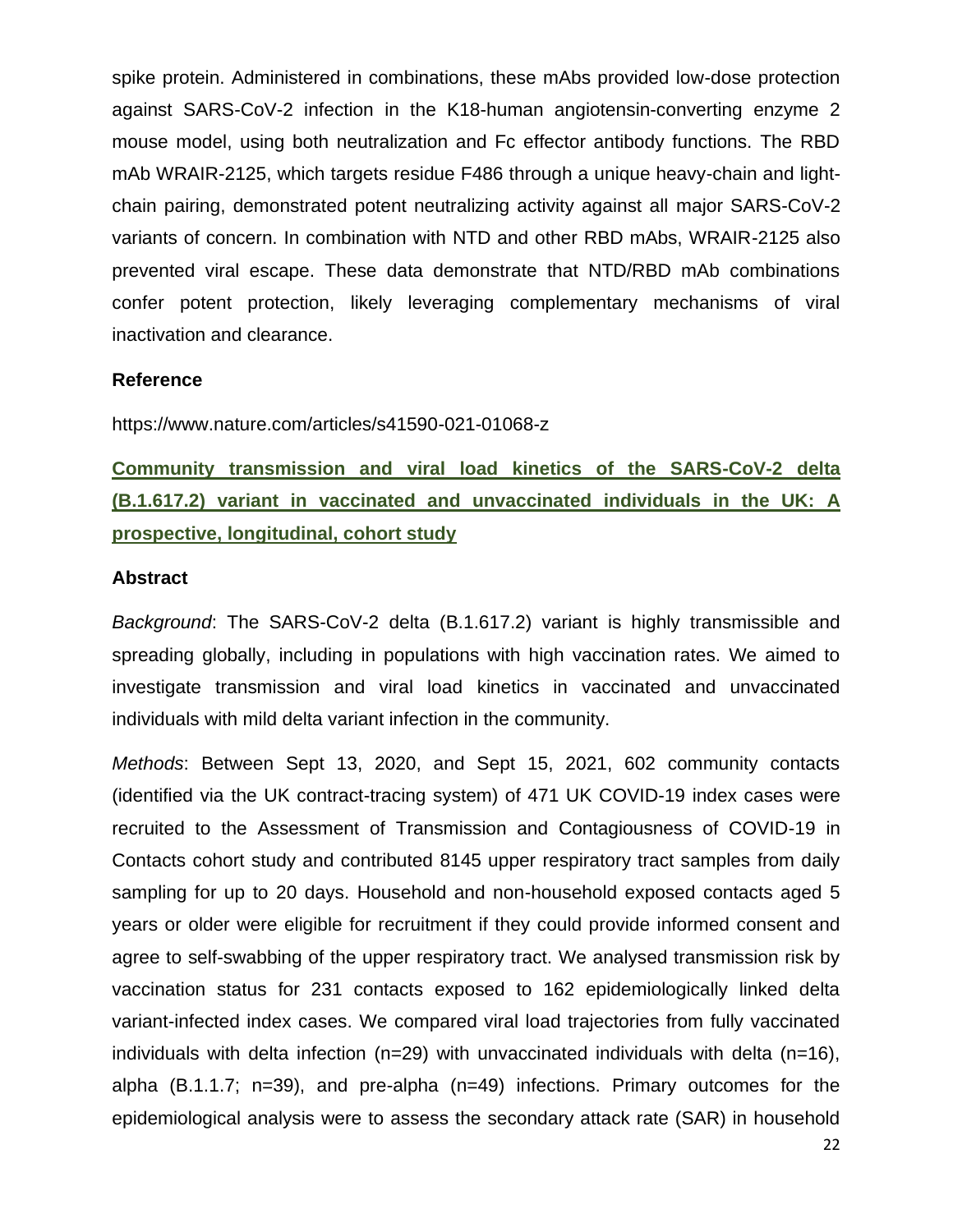contacts stratified by contact vaccination status and the index cases' vaccination status. Primary outcomes for the viral load kinetics analysis were to detect differences in the peak viral load, viral growth rate, and viral decline rate between participants according to SARS-CoV-2 variant and vaccination status.

*Findings*: The SAR in household contacts exposed to the delta variant was 25% (95% CI 18–33) for fully vaccinated individuals compared with 38% (24–53) in unvaccinated individuals. The median time between second vaccine dose and study recruitment in fully vaccinated contacts was longer for infected individuals (median 101 days [IQR 74– 120]) than for uninfected individuals (64 days [32–97], p=0·001). SAR among household contacts exposed to fully vaccinated index cases was similar to household contacts exposed to unvaccinated index cases (25% [95% CI 15–35] for vaccinated vs 23% [15– 31] for unvaccinated). 12 (39%) of 31 infections in fully vaccinated household contacts arose from fully vaccinated epidemiologically linked index cases, further confirmed by genomic and virological analysis in three index case–contact pairs. Although peak viral load did not differ by vaccination status or variant type, it increased modestly with age (difference of 0·39 [95% credible interval –0·03 to 0·79] in peak log10 viral load per mL between those aged 10 years and 50 years). Fully vaccinated individuals with delta variant infection had a faster (posterior probability >0·84) mean rate of viral load decline (0·95 log10 copies per mL per day) than did unvaccinated individuals with pre-alpha (0·69), alpha (0·82), or delta (0·79) variant infections. Within individuals, faster viral load growth was correlated with higher peak viral load (correlation 0·42 [95% credible interval  $0.13$  to  $0.65$ ]) and slower decline  $(-0.44$   $[-0.67$  to  $-0.18]$ ).

*Interpretation*: Vaccination reduces the risk of delta variant infection and accelerates viral clearance. Nonetheless, fully vaccinated individuals with breakthrough infections have peak viral load similar to unvaccinated cases and can efficiently transmit infection in household settings, including to fully vaccinated contacts. Host–virus interactions early in infection may shape the entire viral trajectory.

### **Reference**

https://www.thelancet.com/journals/laninf/article/PIIS1473-3099(21)00648-4/fulltext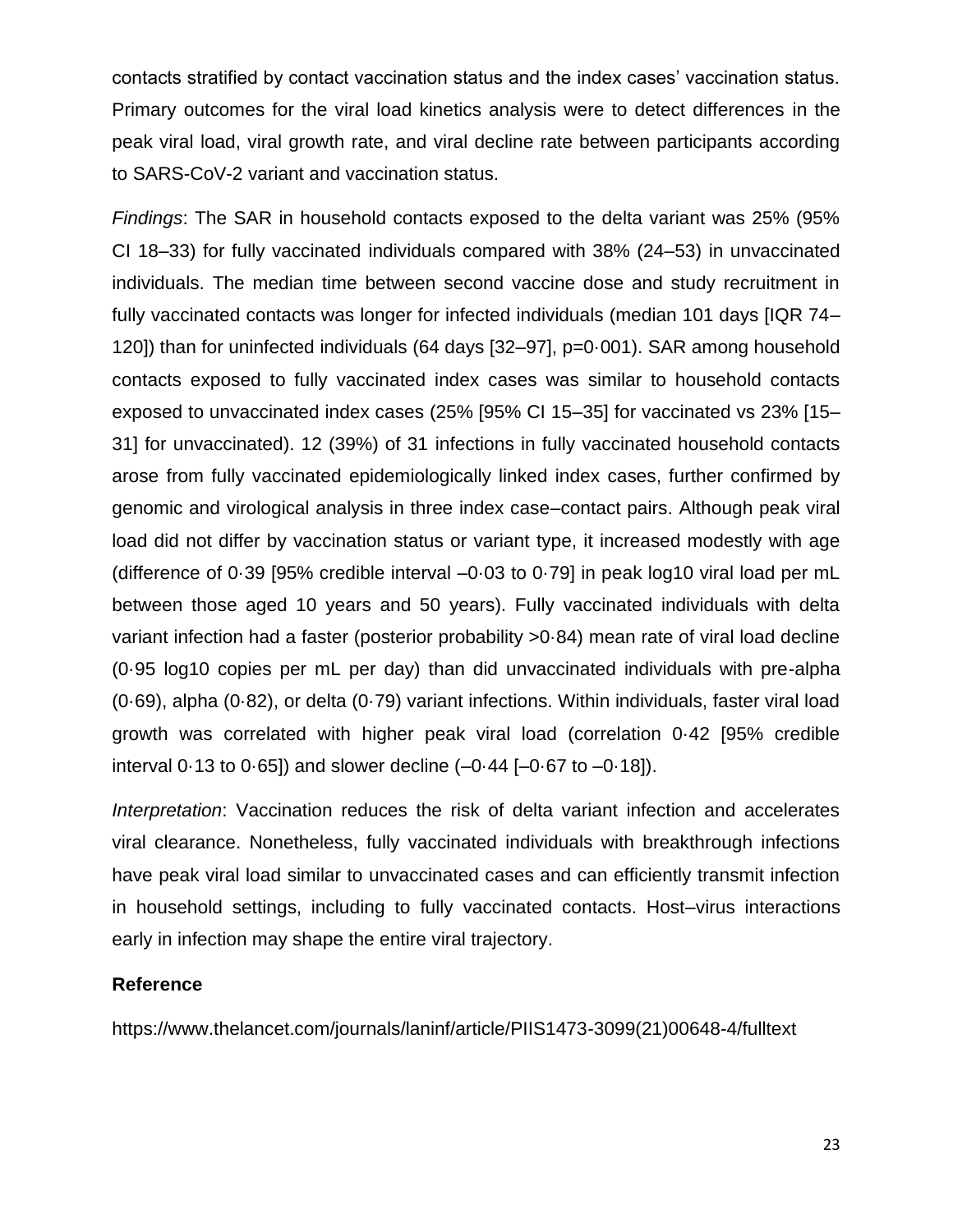# **Effect of anti-interleukin drugs in patients with COVID-19 and signs of cytokine release syndrome (COV-AID): A factorial, randomised, controlled trial**

### **Abstract**

*Background*: Infections with SARS-CoV-2 continue to cause significant morbidity and mortality. Interleukin (IL)-1 and IL-6 blockade have been proposed as therapeutic strategies in COVID-19, but study outcomes have been conflicting. We sought to study whether blockade of the IL-6 or IL-1 pathway shortened the time to clinical improvement in patients with COVID-19, hypoxic respiratory failure, and signs of systemic cytokine release syndrome.

*Methods*: We did a prospective, multicentre, open-label, randomised, controlled trial, in hospitalised patients with COVID-19, hypoxia, and signs of a cytokine release syndrome across 16 hospitals in Belgium. Eligible patients had a proven diagnosis of COVID-19 with symptoms between 6 and 16 days, a ratio of the partial pressure of oxygen to the fraction of inspired oxygen (PaO2:FiO2) of less than 350 mm Hg on room air or less than 280 mm Hg on supplemental oxygen, and signs of a cytokine release syndrome in their serum (either a single ferritin measurement of more than 2000 μg/L and immediately requiring high flow oxygen or mechanical ventilation, or a ferritin concentration of more than 1000 μg/L, which had been increasing over the previous 24 h, or lymphopenia below 800/mL with two of the following criteria: an increasing ferritin concentration of more than 700 μg/L, an increasing lactate dehydrogenase concentration of more than 300 international units per L, an increasing C-reactive protein concentration of more than 70 mg/L, or an increasing D-dimers concentration of more than 1000 ng/mL). The COV-AID trial has a 2 × 2 factorial design to evaluate IL-1 blockade versus no IL-1 blockade and IL-6 blockade versus no IL-6 blockade. Patients were randomly assigned by means of permuted block randomisation with varying block size and stratification by centre. In a first randomisation, patients were assigned to receive subcutaneous anakinra once daily (100 mg) for 28 days or until discharge, or to receive no IL-1 blockade (1:2). In a second randomisation step, patients were allocated to receive a single dose of siltuximab (11 mg/kg) intravenously, or a single dose of tocilizumab (8 mg/kg) intravenously, or to receive no IL-6 blockade (1:1:1). The primary outcome was the time to clinical improvement, defined as time from randomisation to an increase of at least two points on a 6-category ordinal scale or to discharge from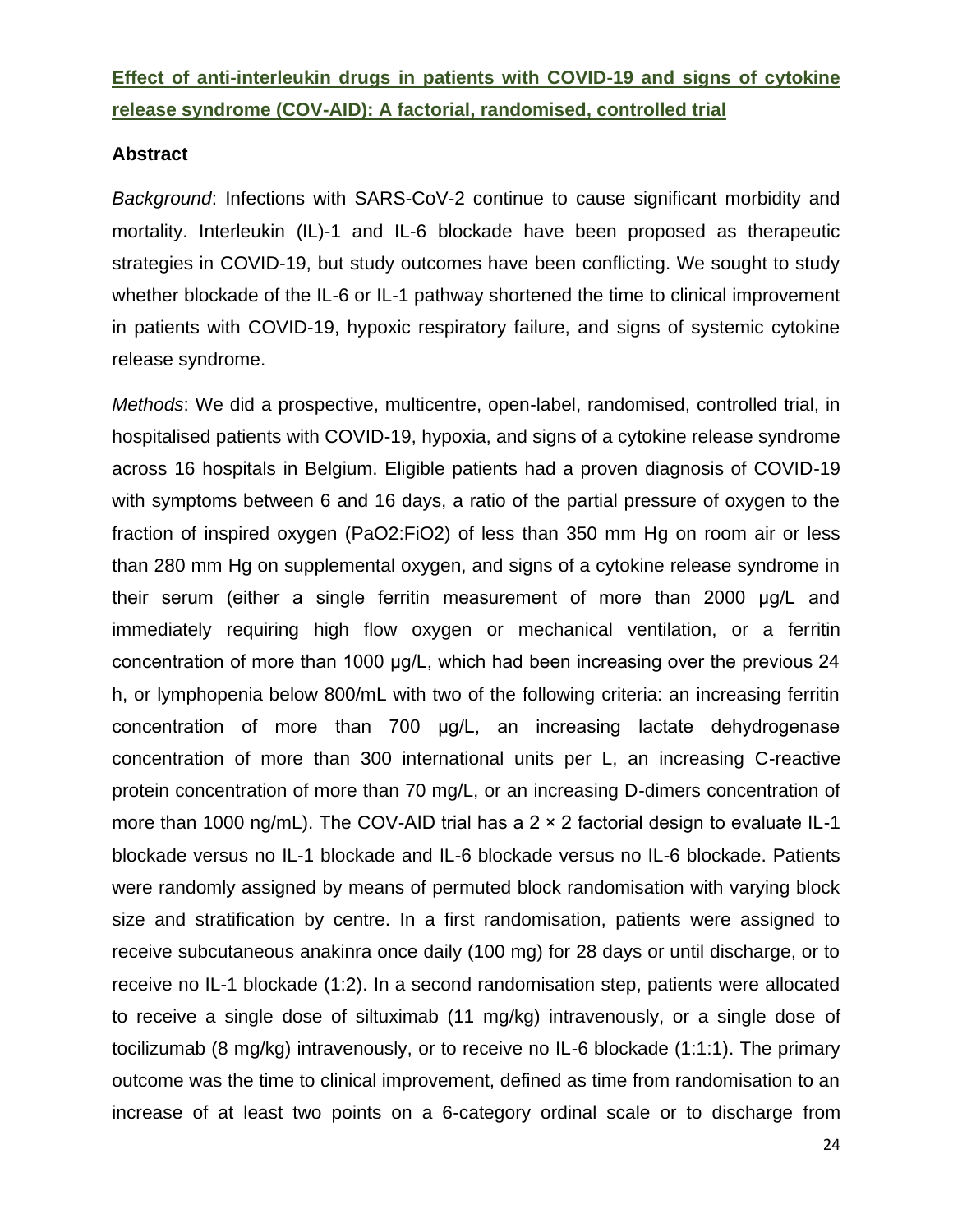hospital alive. The primary and supportive efficacy endpoints were assessed in the intention-to-treat population. Safety was assessed in the safety population. This study is registered online with ClinicalTrials.gov (NCT04330638) and EudraCT (2020-001500- 41) and is complete.

*Findings*: Between April 4, and Dec 6, 2020, 342 patients were randomly assigned to IL-1 blockade (n=112) or no IL-1 blockade (n=230) and simultaneously randomly assigned to IL-6 blockade (n=227; 114 for tocilizumab and 113 for siltuximab) or no IL-6 blockade (n=115). Most patients were male (265 [77%] of 342), median age was 65 years (IQR 54–73), and median Systematic Organ Failure Assessment (SOFA) score at randomisation was 3 (2–4). All 342 patients were included in the primary intention-totreat analysis. The estimated median time to clinical improvement was 12 days (95% CI 10–16) in the IL-1 blockade group versus 12 days (10–15) in the no IL-1 blockade group (hazard ratio [HR] 0·94 [95% CI 0·73–1·21]). For the IL-6 blockade group, the estimated median time to clinical improvement was 11 days (95% CI 10–16) versus 12 days (11– 16) in the no IL-6 blockade group (HR 1·00 [0·78–1·29]). 55 patients died during the study, but no evidence for differences in mortality between treatment groups was found. The incidence of serious adverse events and serious infections was similar across study groups.

*Interpretation*: Drugs targeting IL-1 or IL-6 did not shorten the time to clinical improvement in this sample of patients with COVID-19, hypoxic respiratory failure, low SOFA score, and low baseline mortality risk.

#### **Reference**

https://www.thelancet.com/journals/lanres/article/PIIS2213-2600(21)00377-5/fulltext

# **Complete protection by a single-dose skin patch–delivered SARS-CoV-2 spike vaccine**

Severe acute respiratory syndrome coronavirus 2 (SARS-CoV-2) has infected more than 160 million people and resulted in more than 3.3 million deaths, and despite the availability of multiple vaccines, the world still faces many challenges with their rollout. Here, we use the high-density microarray patch (HD-MAP) to deliver a SARS-CoV-2 spike subunit vaccine directly to the skin. We show that the vaccine is thermostable on the patches, with patch delivery enhancing both cellular and antibody immune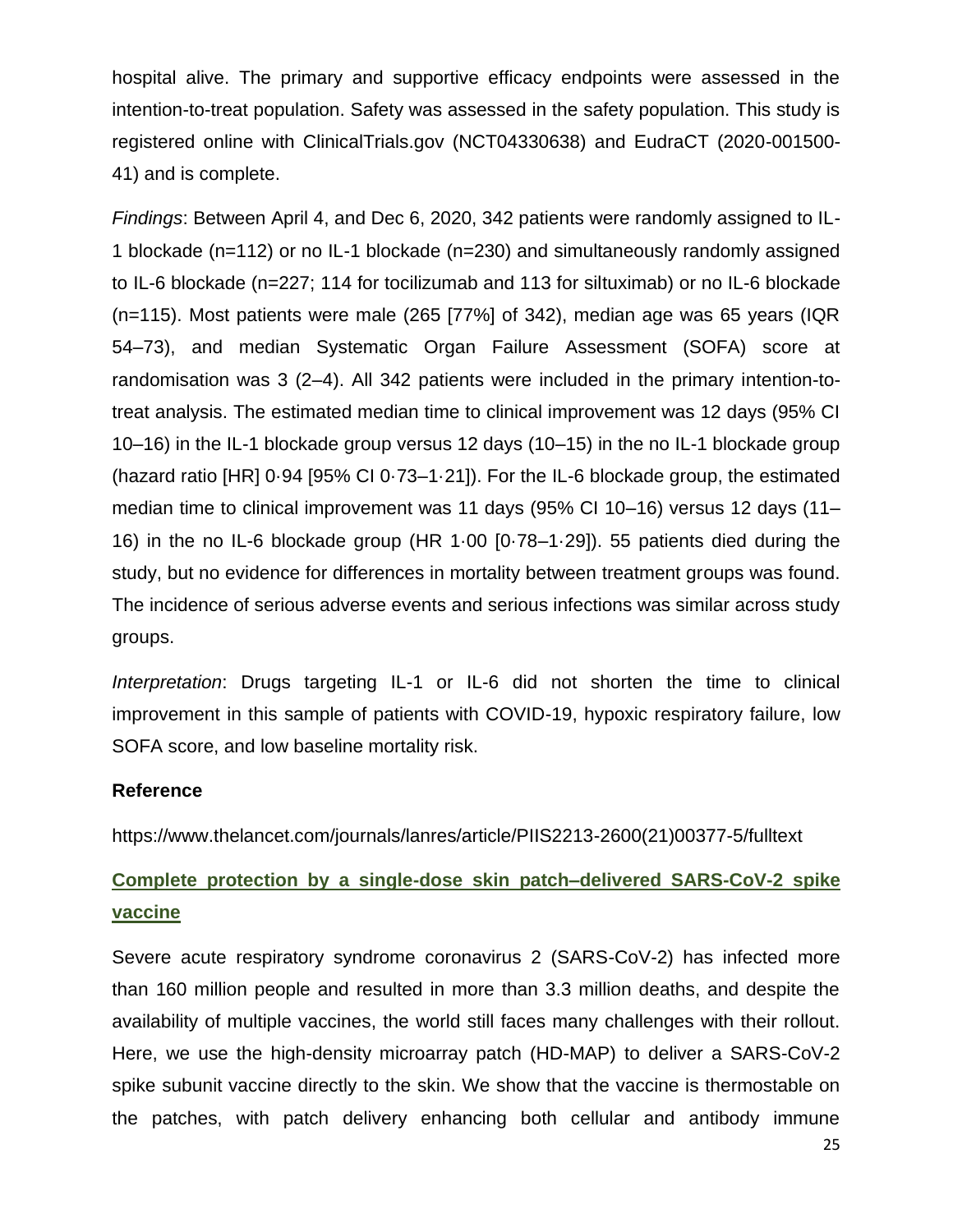responses. Elicited antibodies potently neutralize clinically relevant isolates including the Alpha and Beta variants. Last, a single dose of HD-MAP–delivered spike provided complete protection from a lethal virus challenge in an ACE2-transgenic mouse model. Collectively, these data show that HD-MAP delivery of a SARS-CoV-2 vaccine was superior to traditional needle-and-syringe vaccination and may be a significant addition to the ongoing COVID-19 (coronavirus disease 2019) pandemic.

### **Reference**

https://www.science.org/doi/10.1126/sciadv.abj8065

# **Publication Date: Oct 28, 2021**

# **Quantification of airborne SARS-CoV-2 genomic particles in different hospital settings**

#### **Abstract**

We quantified the presence of SARS-CoV-2 RNA in the air of different hospital settings and the autopsy room of the largest medical centre in Sao Paulo, Brazil. Real-time reverse-transcription PCR was used to determine the presence of the envelope protein of SARS-CoV-2 and the nucleocapsid protein genes. The E-gene was detected in 5 out of 6 samples at the ICU-COVID-19 ward and in 5 out of 7 samples at the ward-COVID-19. Similarly, in the non-dedicated facilities, the E-gene was detected in 5 out of 6 samples collected in the ICU and 4 out of 7 samples in the ward. In the necropsy room, 6 out of 7 samples were positive for the E-gene. When both wards were compared, the non-COVID ward presented a significantly higher concentration of the E-gene than in the COVID-19 ward ( $p = 0.003$ ). There was no significant difference in E-gene concentration between the ICU-COVID-19 and the ICU ( $p = 0.548$ ). Likewise, there was no significant difference among E-gene concentrations found in the autopsy room versus the ICUs and wards (dedicated or not) ( $p = 0.245$ ). Our results show the widespread presence of aerosol contamination in different hospital units.

#### **Reference**

<https://www.nature.com/articles/s41374-021-00663-w>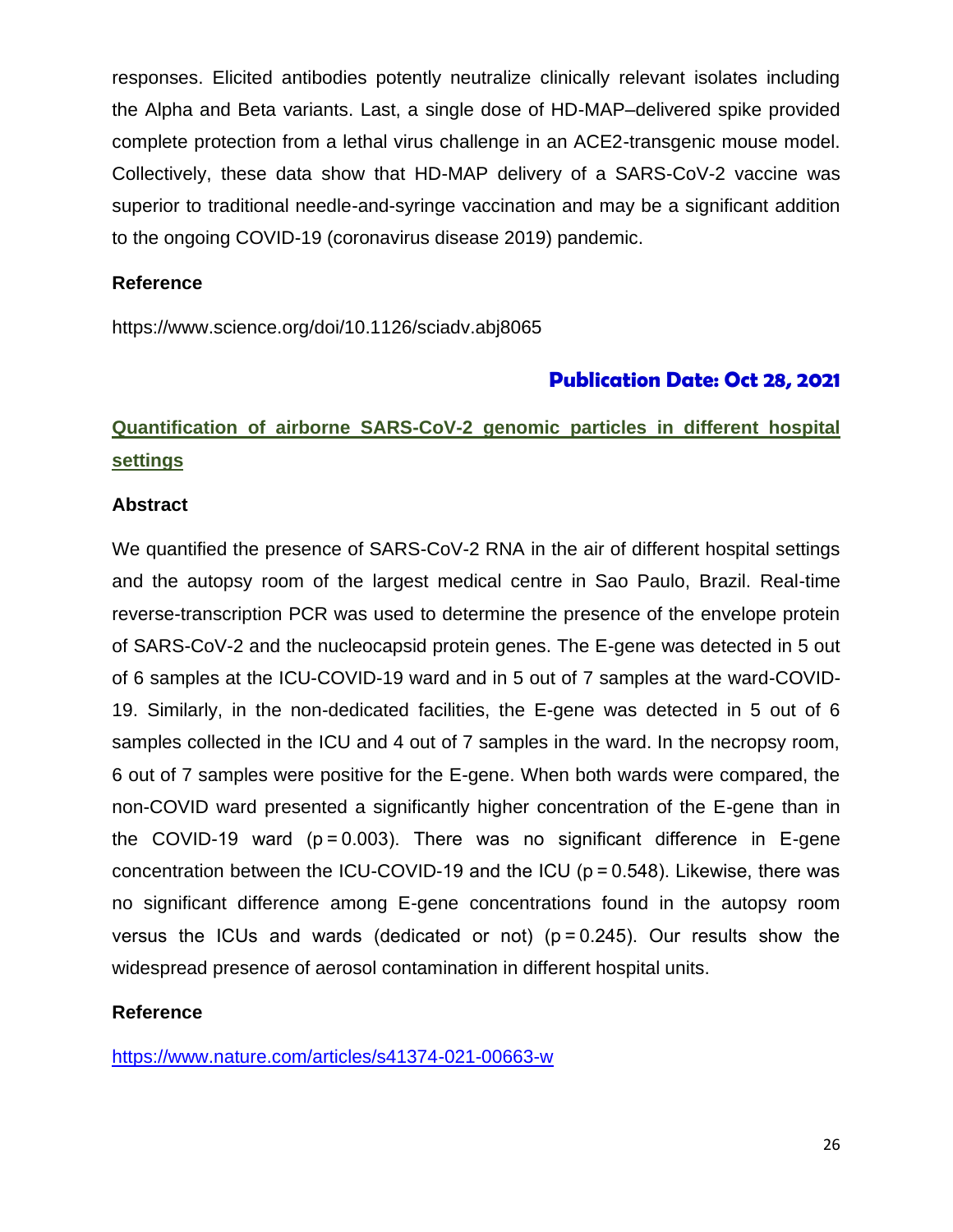# **Differential dynamics of peripheral immune responses to acute SARS-CoV-2 infection in older adults**

### **Abstract**

In this study, peripheral blood mononuclear cells from young and old patients with COVID-19 were examined phenotypically, transcriptionally and functionally to reveal age-, time- and severity-specific adaptations. Gene signatures within memory B cells and plasmablasts correlated with reduced frequency of antigen-specific B cells and neutralizing antibodies in older patients with severe COVID-19. Moreover, these patients exhibited exacerbated T cell lymphopenia, which correlated with lower plasma interleukin-2, and diminished antigen-specific T cell responses. Single-cell RNA sequencing revealed augmented signatures of activation, exhaustion, cytotoxicity and type I interferon signaling in memory T and natural killer cells with age. Although cytokine storm was evident in both age groups, older individuals exhibited elevated levels of myeloid cell recruiting factors. Furthermore, we observed redistribution of monocyte and dendritic cell subsets and emergence of a suppressive phenotype with severe disease, which was reversed only in young patients over time. This analysis provides new insights into the impact of aging on COVID-19.

### **Reference**

https://www.nature.com/articles/s43587-021-00127-2

# **Effectiveness of ChAdOx1 vaccine in older adults during SARS-CoV-2 Gamma variant circulation in São Paulo**

### **Abstract**

A two-dose regimen of the Oxford-AstraZeneca (ChAdOx1) Covid-19 vaccine with an inter-dose interval of three months has been implemented in many countries with restricted vaccine supply. However, there is limited evidence for the effectiveness of ChAdOx1 by dose in elderly populations in countries with high prevalence of the Gamma variant of SARS-CoV-2. Here, we estimate ChAdOx1 effectiveness by dose against the primary endpoint of RT-PCR-confirmed Covid-19, and secondary endpoints of Covid-19 hospitalization and Covid-19-related death, in adults aged ≥60 years during an epidemic with high Gamma variant prevalence in São Paulo state, Brazil using a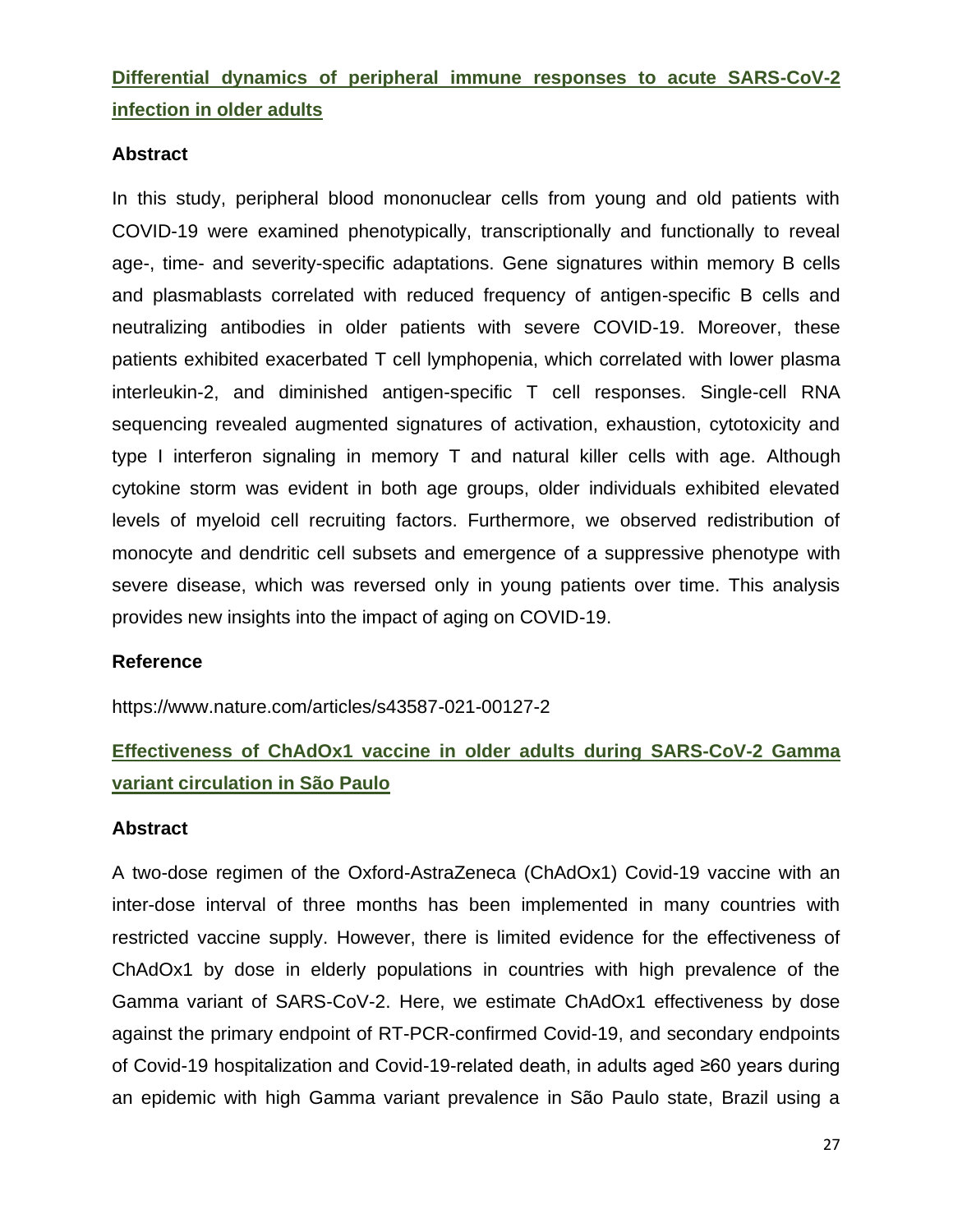matched, test-negative case-control study. Starting 28 days after the first dose, effectiveness of a single dose of ChAdOx1 is 33.4% (95% CI, 26.4–39.7) against Covid-19, 55.1% (95% CI, 46.6–62.2) against hospitalization, and 61.8% (95% CI, 48.9–71.4) against death. Starting 14 days after the second dose, effectiveness of the two-dose schedule is 77.9% (95% CI, 69.2–84.2) against Covid-19, 87.6% (95% CI, 78.2–92.9) against hospitalization, and 93.6% (95% CI, 81.9–97.7) against death. Completion of the ChAdOx1 vaccine schedule affords significantly increased protection over a single dose against mild and severe Covid-19 outcomes in elderly individuals during widespread Gamma variant circulation.

#### **Reference**

https://www.nature.com/articles/s41467-021-26459-6

# **Co-infection of SARS-CoV-2 and influenza virus causes more severe and prolonged pneumonia in hamsters**

#### **Abstract**

Coronavirus disease 2019 (COVID-19) caused by severe acute respiratory syndrome coronavirus 2 (SARS-CoV-2) is currently a serious public health concern worldwide. Notably, co-infection with other pathogens may worsen the severity of COVID-19 symptoms and increase fatality. Here, we show that co-infection with influenza A virus (IAV) causes more severe body weight loss and more severe and prolonged pneumonia in SARS-CoV-2-infected hamsters. Each virus can efficiently spread in the lungs without interference by the other. However, in immunohistochemical analyses, SARS-CoV-2 and IAV were not detected at the same sites in the respiratory organs of co-infected hamsters, suggesting that either the two viruses may have different cell tropisms in vivo or each virus may inhibit the infection and/or growth of the other within a cell or adjacent areas in the organs. Furthermore, a significant increase in IL-6 was detected in the sera of hamsters co-infected with SARS-CoV-2 and IAV at 7 and 10 days post-infection, suggesting that IL-6 may be involved in the increased severity of pneumonia. Our results strongly suggest that IAV co-infection with SARS-CoV-2 can have serious health risks and increased caution should be applied in such cases.